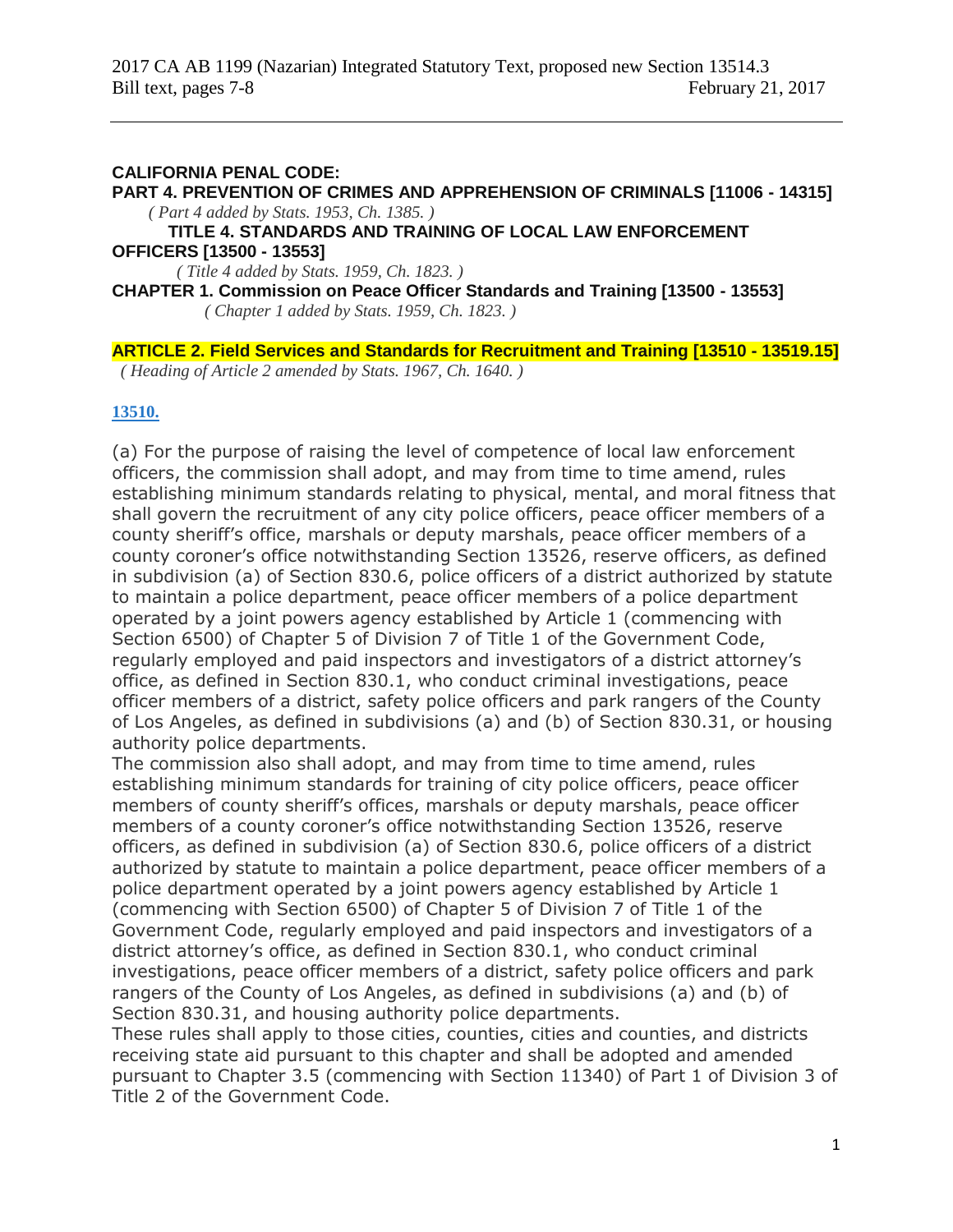(b) The commission shall conduct research concerning job-related educational standards and job-related selection standards to include vision, hearing, physical ability, and emotional stability. Job-related standards that are supported by this research shall be adopted by the commission prior to January 1, 1985, and shall apply to those peace officer classes identified in subdivision (a). The commission shall consult with local entities during the conducting of related research into jobrelated selection standards.

(c) For the purpose of raising the level of competence of local public safety dispatchers, the commission shall adopt, and may from time to time amend, rules establishing minimum standards relating to the recruitment and training of local public safety dispatchers having a primary responsibility for providing dispatching services for local law enforcement agencies described in subdivision (a), which standards shall apply to those cities, counties, cities and counties, and districts receiving state aid pursuant to this chapter. These standards also shall apply to consolidated dispatch centers operated by an independent public joint powers agency established pursuant to Article 1 (commencing with Section 6500) of Chapter 5 of Division 7 of Title 1 of the Government Code when providing dispatch services to the law enforcement personnel listed in subdivision (a). Those rules shall be adopted and amended pursuant to Chapter 3.5 (commencing with Section 11340) of Part 1 of Division 3 of Title 2 of the Government Code. As used in this section, "primary responsibility" refers to the performance of law enforcement dispatching duties for a minimum of 50 percent of the time worked within a pay period.

(d) Nothing in this section shall prohibit a local agency from establishing selection and training standards that exceed the minimum standards established by the commission.

*(Amended by Stats. 2010, Ch. 212, Sec. 12. Effective January 1, 2011.)*

## **[13510.1.](javascript:submitCodesValues()**

(a) The commission shall establish a certification program for peace officers specified in Sections 13510 and 13522 and for the California Highway Patrol. Certificates of the commission established pursuant to this section shall be considered professional certificates.

(b) Basic, intermediate, advanced, supervisory, management, and executive certificates shall be established for the purpose of fostering professionalization, education, and experience necessary to adequately accomplish the general police service duties performed by peace officer members of city police departments, county sheriffs' departments, districts, university and state university and college departments, or by the California Highway Patrol.

(c) (1) Certificates shall be awarded on the basis of a combination of training, education, experience, and other prerequisites, as determined by the commission. (2) In determining whether an applicant for certification has the requisite education, the commission shall recognize as acceptable college education only the following: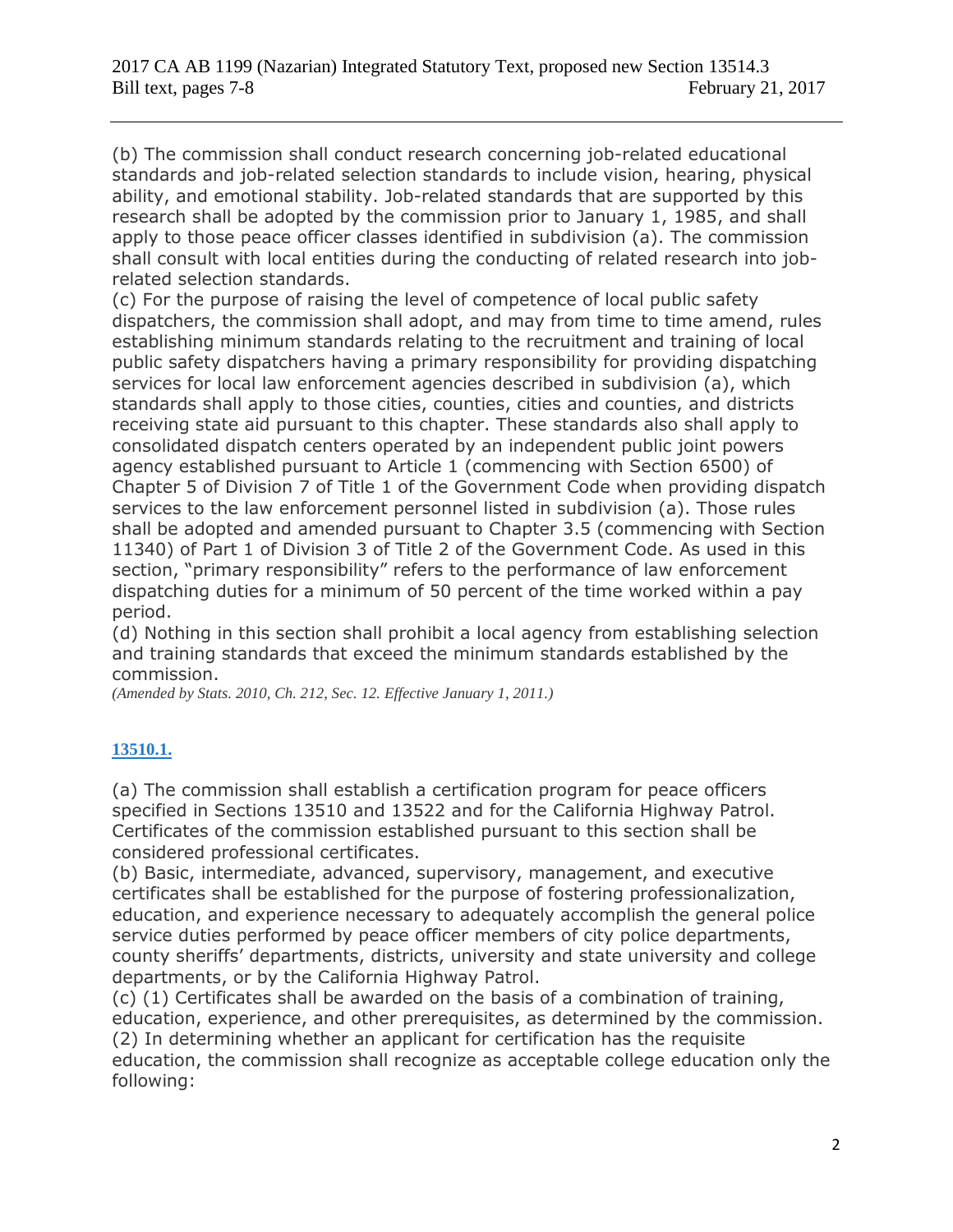(A) Education provided by a community college, college, or university which has been accredited by the department of education of the state in which the community college, college, or university is located or by a recognized national or regional accrediting body.

(B) Until January 1, 1998, educational courses or degrees provided by a nonaccredited but state-approved college that offers programs exclusively in criminal justice.

(d) Persons who are determined by the commission to be eligible peace officers may make application for the certificates, provided they are employed by an agency which participates in the Peace Officer Standards and Training (POST) program. (e) The commission shall have the authority to cancel any certificate that has been obtained through misrepresentation or fraud or that was issued as the result of an administrative error on the part of the commission or the employing agency. *(Amended by Stats. 2003, Ch. 297, Sec. 4. Effective January 1, 2004.)*

## **[13510.2.](javascript:submitCodesValues()**

Any person who knowingly commits any of the following acts is guilty of a misdemeanor, and for each offense is punishable by a fine of not more than one thousand dollars (\$1,000) or imprisonment in the county jail not to exceed one year, or by both a fine and imprisonment:

(a) Presents or attempts to present as the person's own the certificate of another.

(b) Knowingly permits another to use his or her certificate.

(c) Knowingly gives false evidence of any material kind to the commission, or to any member thereof, including the staff, in obtaining a certificate.

(d) Uses, or attempts to use, a canceled certificate.

*(Added by Stats. 1984, Ch. 43, Sec. 3.)*

## **[13510.3.](javascript:submitCodesValues()**

(a) The commission shall establish, by December 31, 1997, and in consultation with representatives of law enforcement organizations, a voluntary professional certification program for law enforcement records supervisors who have primary responsibility for providing records supervising services for local law enforcement agencies. The certificate or certificates shall be based upon standards related to the education, training, and experience of law enforcement records supervisors and shall serve to foster professionalism and recognition of achievement and competency.

(b) As used in this section, "primary responsibility" refers to the performance of law enforcement records supervising duties for a minimum of 50 percent of the time worked within a pay period.

*(Added by Stats. 1996, Ch. 591, Sec. 1. Effective January 1, 1997.)*

## **[13510.4.](javascript:submitCodesValues()**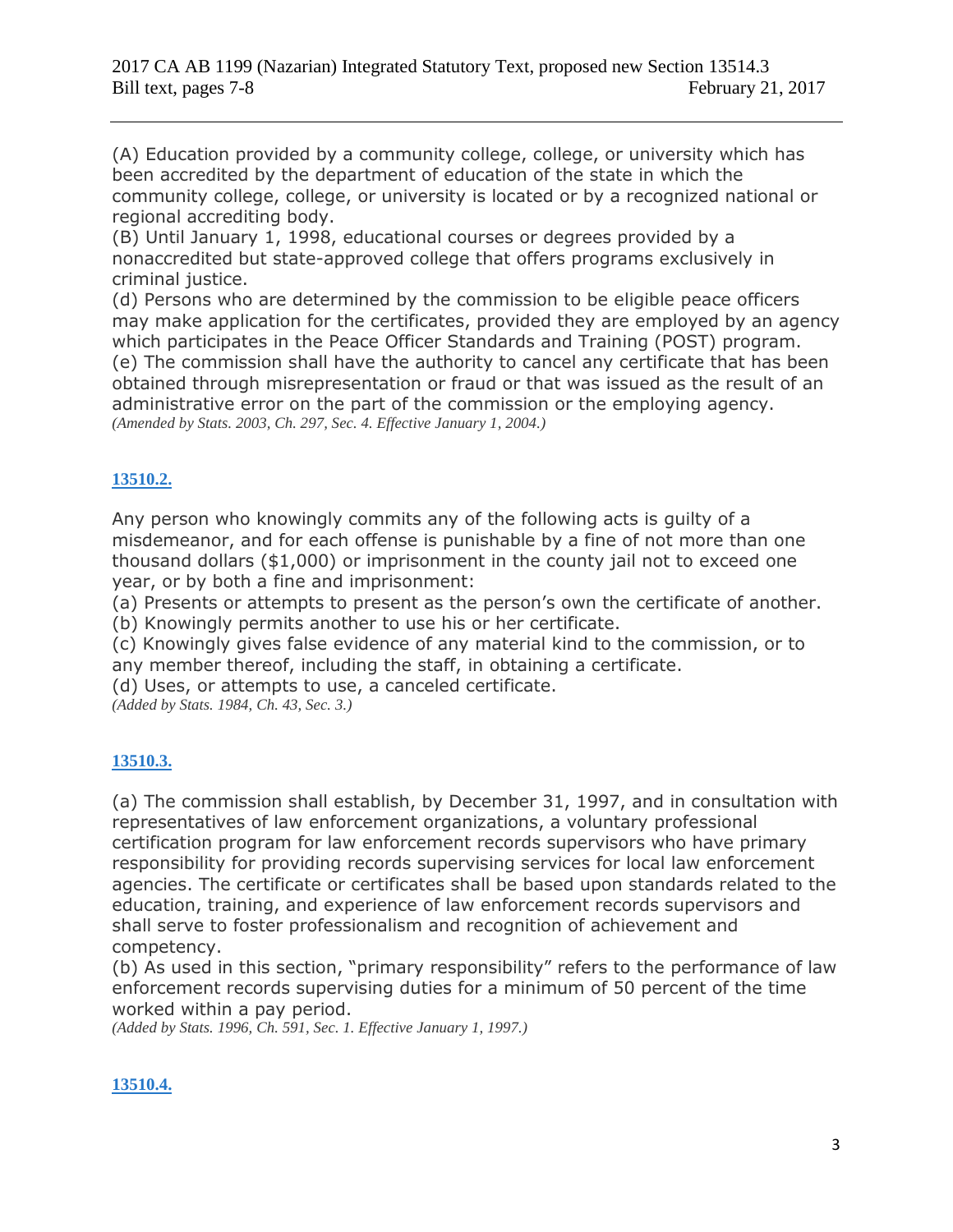(a) A peace officer trainee who, based on the commission's investigative findings, knowingly cheats, assists in cheating, or aids, abets, or knowingly conceals efforts by others to cheat in any manner on a basic course examination mandated by the commission shall be liable for a civil fine of not more than one thousand dollars (\$1,000) per occurrence.

(b) For purposes of this section, "cheating" means any attempt or act by a peace officer trainee to gain an unfair advantage or give an unfair advantage to another peace officer trainee or group of trainees taking a POST-mandated basic course examination.

(c) For purposes of this section, "peace officer trainee" means an applicant for a basic course examination who has not been hired by a department or agency and who has not been sworn as a peace officer.

*(Added by Stats. 2012, Ch. 372, Sec. 1. Effective January 1, 2013.)*

### **[13510.5.](javascript:submitCodesValues()**

For the purpose of maintaining the level of competence of state law enforcement officers, the commission shall adopt, and may, from time to time amend, rules establishing minimum standards for training of peace officers as defined in Chapter 4.5 (commencing with Section 830) of Title 3 of Part 2, who are employed by any railroad company, the University of California police department, a California State University police department, the Department of Alcoholic Beverage Control, the Division of Investigation of the Department of Consumer Affairs, the Wildlife Protection Branch of the Department of Fish and Wildlife, the Department of Forestry and Fire Protection, including the Office of the State Fire Marshal, the Department of Motor Vehicles, the California Horse Racing Board, the Food and Drug Section of the State Department of Public Health, the Division of Labor Standards Enforcement, the Director of Parks and Recreation, the State Department of Health Care Services, the Department of Toxic Substances Control, the State Department of Social Services, the State Department of State Hospitals, the State Department of Developmental Services, the Office of Statewide Health Planning and Development, and the Department of Justice. All rules shall be adopted and amended pursuant to Chapter 3.5 (commencing with Section 11340) of Part 1 of Division 3 of Title 2 of the Government Code. *(Amended by Stats. 2015, Ch. 303, Sec. 408. Effective January 1, 2016.)*

### **[13510.7.](javascript:submitCodesValues()**

(a) Whenever any person holding a certificate issued pursuant to Section 13510.1 is determined to be disqualified from holding office or being employed as a peace officer for the reasons set forth in subdivision (a) of Section 1029 of the Government Code, and the person has exhausted or waived his or her appeal, pursuant to Section 1237 or Section 1237.5, from the conviction or finding that forms the basis for or accompanies his or her disqualification, the commission shall cause the following to be entered in the commission's training record for that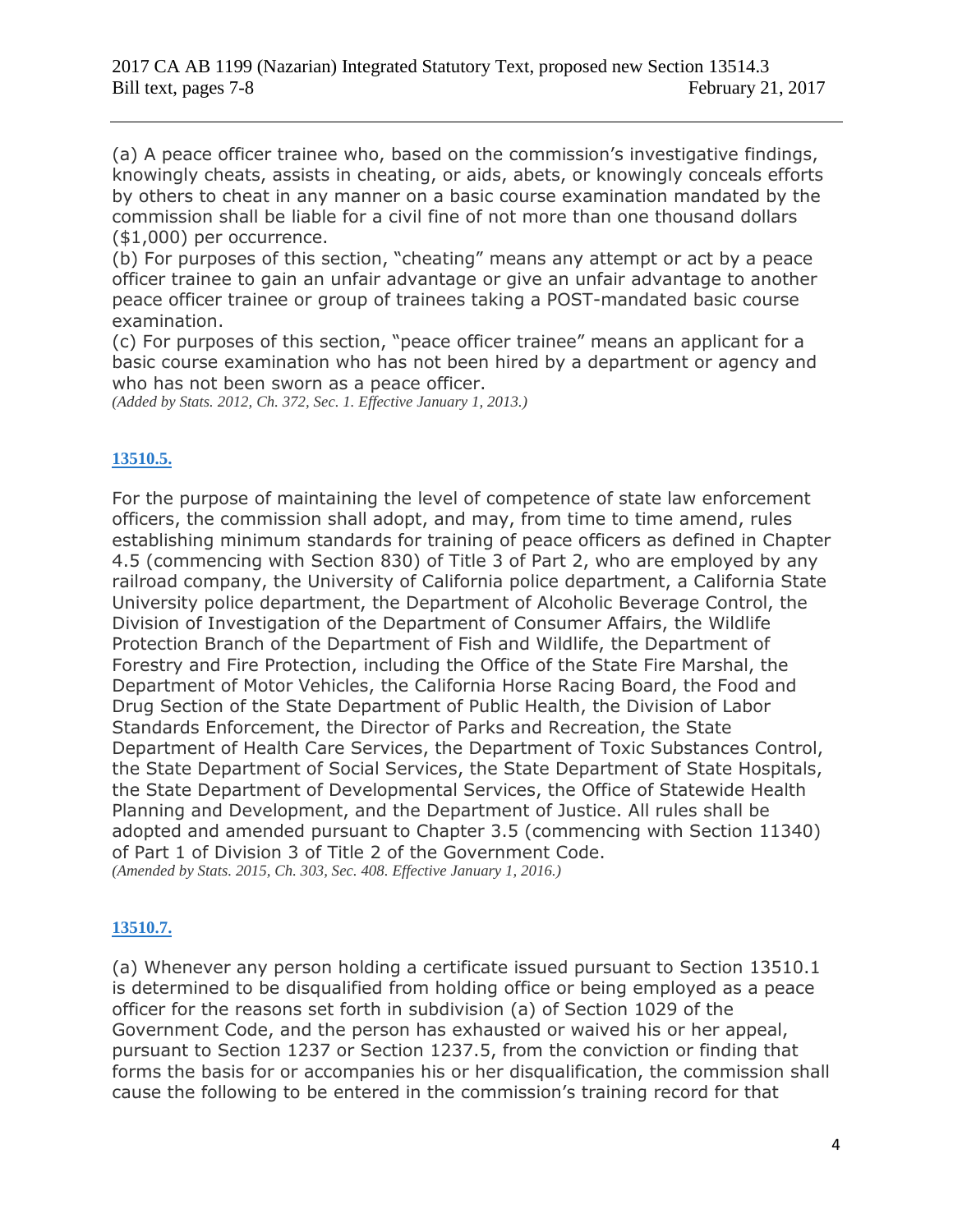person: "THIS PERSON IS INELIGIBLE TO BE A PEACE OFFICER IN CALIFORNIA PURSUANT TO GOVERNMENT CODE SECTION 1029(a)."

(b) Whenever any person who is required to possess a basic certificate issued by the commission pursuant to Section 832.4 or who is subject to subdivision (a) of Section 13510.1 is determined to be disqualified from holding office or being employed as a peace officer for the reasons set forth in subdivision (a) of Section 1029 of the Government Code, the commission shall notify the law enforcement agency that employs the person that the person is ineligible to be a peace officer in California pursuant to subdivision (a) of Section 1029 of the Government Code. The person's basic certificate shall be null and void and the commission shall enter this information in the commission's training record for that person.

(c) After the time for filing a notice of appeal has passed, or where the remittitur has been issued following the filing of a notice of appeal, in a criminal case establishing the ineligibility of a person to be a peace officer as specified in subdivision (c), the commission shall reinstate a person's basic certificate in the event a conviction of the offense requiring or accompanying ineligibility is subsequently overturned or reversed by the action of a court of competent jurisdiction.

(d) Upon request of a person who is eligible for reinstatement pursuant to paragraph (2) of subdivision (b) of Section 1029 of the Government Code because of successful completion of probation pursuant to Section 1210.1 of the Penal Code, the court having jurisdiction over the matter in which probation was ordered pursuant to Section 1210.1 shall notify the commission of the successful completion and the misdemeanor nature of the person's conviction. The commission shall thereupon reinstate the person's eligibility. Reinstatement of eligibility in the person's training record shall not create a mandate that the person be hired by any agency.

*(Amended by Stats. 2004, Ch. 405, Sec. 22. Effective January 1, 2005.)*

## **[13511.](javascript:submitCodesValues()**

(a) In establishing standards for training, the commission shall, so far as consistent with the purposes of this chapter, permit required training to be obtained at institutions approved by the commission.

(b) In those instances where individuals have acquired prior comparable peace officer training, the commission shall, adopt regulations providing for alternative means for satisfying the training required by Section 832.3. The commission shall charge a fee to cover administrative costs associated with the testing conducted under this subdivision.

*(Amended by Stats. 2000, Ch. 354, Sec. 1. Effective January 1, 2001.)*

## **[13511.3.](javascript:submitCodesValues()**

The commission may evaluate and approve pertinent training previously completed by any jurisdiction's law enforcement officers as meeting current training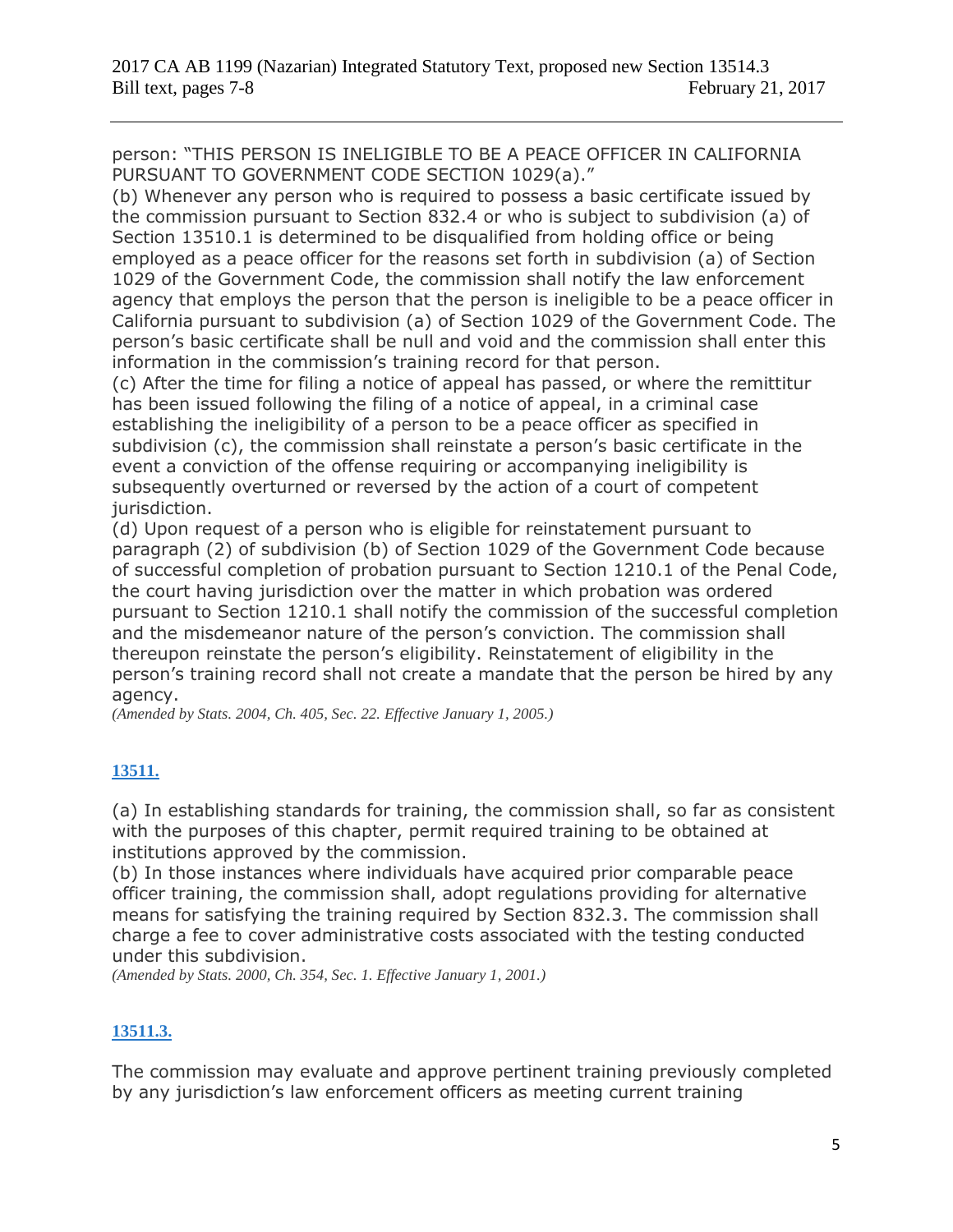requirements prescribed by the commission pursuant to this chapter. The evaluations performed by the commission shall conform to the standards established under this chapter.

*(Added by Stats. 1994, Ch. 43, Sec. 2. Effective January 1, 1995.)*

## **[13511.5.](javascript:submitCodesValues()**

Each applicant for admission to a basic course of training certified by the Commission on Peace Officer Standards and Training that includes the carrying and use of firearms, as prescribed by subdivision (a) of Section 832 and subdivision (a) of Section 832.3, who is not sponsored by a local or other law enforcement agency, or is not a peace officer employed by a state or local agency, department, or district, shall be required to submit written certification from the Department of Justice pursuant to Sections 11122, 11123, and 11124 that the applicant has no criminal history background which would disqualify him or her, pursuant to state or federal law, from owning, possessing, or having under his or her control a firearm. *(Amended by Stats. 2008, Ch. 698, Sec. 27. Effective January 1, 2009.)*

### **[13512.](javascript:submitCodesValues()**

The commission shall make such inquiries as may be necessary to determine whether every city, county, city and county, and district receiving state aid pursuant to this chapter is adhering to the standards for recruitment and training established pursuant to this chapter.

*(Amended by Stats. 1969, Ch. 1072.)*

### **[13513.](javascript:submitCodesValues()**

Upon the request of a local jurisdiction, the commission shall provide a counseling service to such local jurisdiction for the purpose of improving the administration, management or operations of a police agency and may aid such jurisdiction in implementing improved practices and techniques. *(Added by Stats. 1967, Ch. 1640.)*

### **[13514.](javascript:submitCodesValues()**

The commission shall prepare a course of instruction for the training of peace officers in the use of tear gas. Such course of instruction may be given, upon approval by the commission, by any agency or institution engaged in the training or instruction of peace officers.

*(Added by Stats. 1969, Ch. 1231.)*

### **[13514.1.](javascript:submitCodesValues()**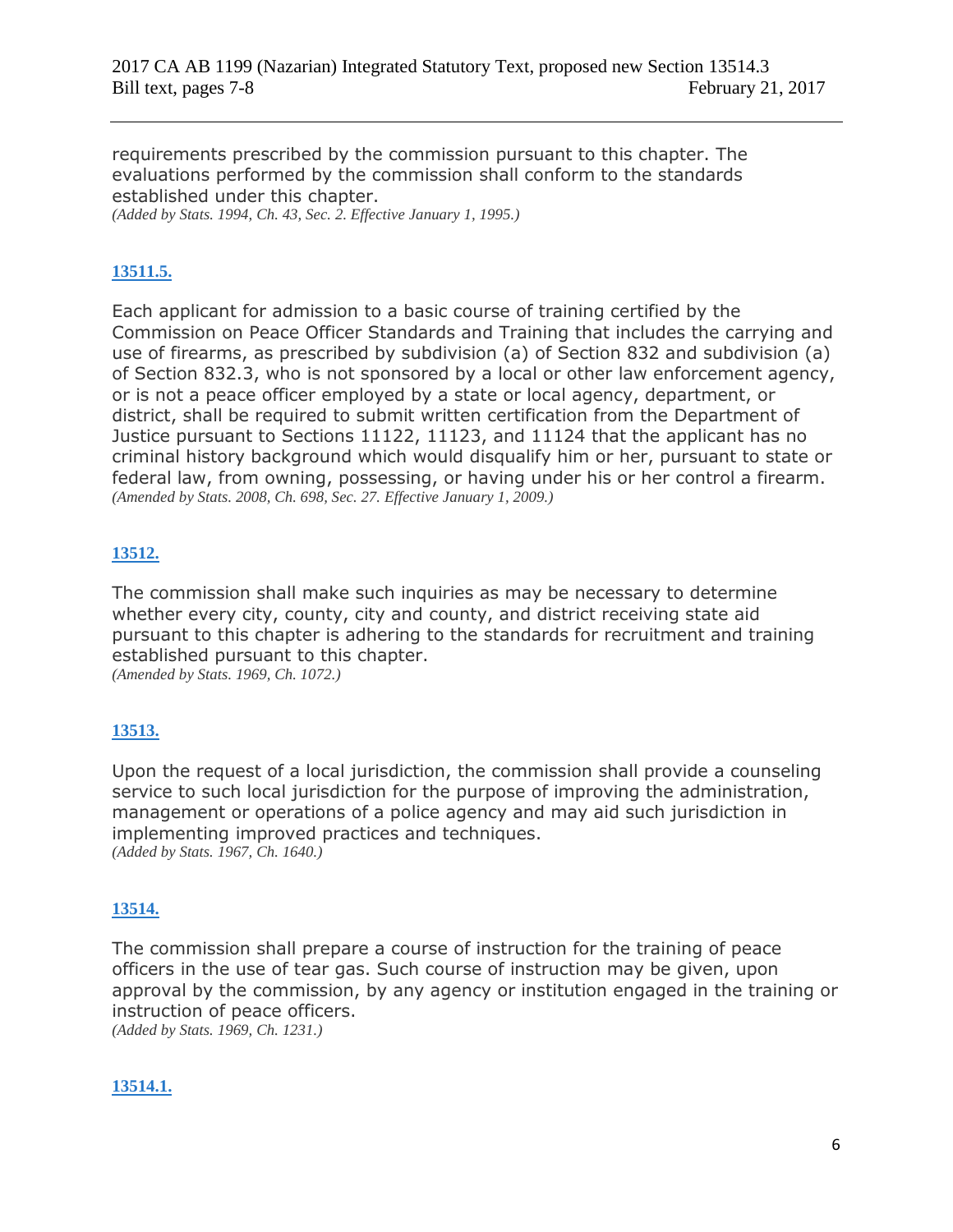(a) On or before July 1, 2005, the commission shall develop and disseminate guidelines and standardized training recommendations for all law enforcement officers, supervisors, and managers whose agency assigns them to perform, supervise, or manage Special Weapons and Tactics (SWAT) operations. The guidelines and standardized training recommendations shall be available for use by law enforcement agencies that conduct SWAT operations.

(b) The training and guidelines shall be developed in consultation with law enforcement officers, the Attorney General's office, supervisors, and managers, SWAT trainers, legal advisers, and others selected by the commission. Development of the training and guidelines shall include consideration of the recommendations contained in the Attorney General's Commission on Special Weapons and Tactics (S.W.A.T.) Final Report of 2002.

(c) The standardized training recommendations shall at a minimum include initial training requirements for SWAT operations, refresher or advanced training for experienced SWAT members, and supervision and management of SWAT operations.

(d) The guidelines shall at minimum address legal and practical issues of SWAT operations, personnel selection, fitness requirements, planning, hostage negotiation, tactical issues, safety, rescue methods, after-action evaluation of operations, logistical and resource needs, uniform and firearms requirements, risk assessment, policy considerations, and multijurisdictional SWAT operations. The guidelines may also address tactical casualty care.

(e) The guidelines shall provide procedures for approving the prior training of officers, supervisors, and managers that meet the standards and guidelines developed by the commission pursuant to this section, in order to avoid duplicative training.

*(Amended by Stats. 2014, Ch. 668, Sec. 5. Effective January 1, 2015.)*

## **SECTION 1.**

Section 13514.3 is added to the Penal Code, to read:

## **13514.3.**

(a) The commission shall establish and keep updated a course of instruction for the training of law enforcement officers in safe encounters with **dogs**.

(b) The course described in subdivision (a) shall include, but not be limited to:

(1) Understanding the behavior of **dogs**.

(2) Tactical considerations and best practices during encounters involving **dogs**.

(3) Safe handling of, and appropriate use of force against **dogs**.

(c) The commission shall include this training in the basic course on or before January 1, 2019.

(d) Law enforcement officers who complete the basic course before January 1, 2019, shall participate in supplementary training on this topic. This supplementary training shall be completed on or before January 1, 2021.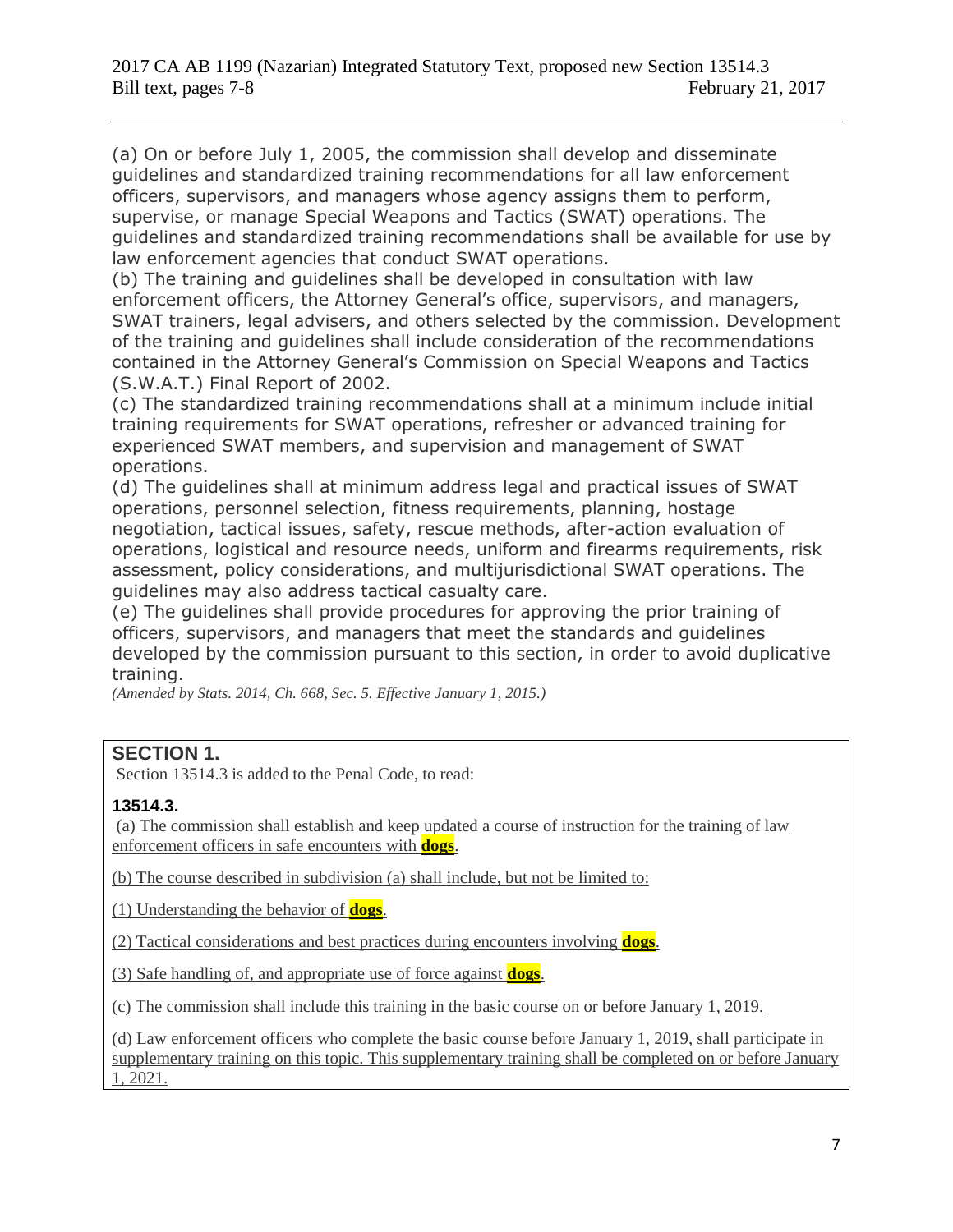(e) Further training courses to update this instruction shall be established, as deemed necessary by the commission.

(f) As used in this section, "law enforcement officer" means any peace officer of the California Highway Patrol, the Department of Parks and Recreation, the University of California Police Department, or the California State University Police Departments, any deputy sheriff of a county, or any police officer of a city or of a district authorized by law to maintain a police department.

## **SEC. 2.**

If the Commission on State Mandates determines that this act contains costs mandated by the state, reimbursement to local agencies and school districts for those costs shall be made pursuant to Part 7 (commencing with Section 17500) of Division 4 of Title 2 of the Government Code.

# **[13514.5.](javascript:submitCodesValues()**

(a) The commission shall implement on or before July 1, 1999, a course or courses of instruction for the training of law enforcement officers in the handling of acts of civil disobedience and adopt guidelines that may be followed by police agencies in responding to acts of civil disobedience.

(b) The course of training for law enforcement officers shall include adequate consideration of all of the following subjects:

(1) Reasonable use of force.

(2) Dispute resolution.

(3) Nature and extent of civil disobedience, whether it be passive or active resistance.

(4) Media relations.

(5) Public and officer safety.

(6) Documentation, report writing, and evidence collection.

(7) Crowd control.

(c) (1) All law enforcement officers who have received their basic training before July 1, 1999, may participate in supplementary training on responding to acts of civil disobedience, as prescribed and certified by the commission.

(2) Law enforcement agencies are encouraged to include, as part of their advanced officer training program, periodic updates and training on responding to acts of civil disobedience. The commission shall assist these agencies where possible.

(d) (1) The course of instruction, the learning and performance objectives, the standards for the training and the guidelines shall be developed by the commission in consultation with appropriate groups and individuals having expertise in responding to acts of civil disobedience. The groups and individuals shall include, but not be limited to, law enforcement agencies, police academy instructors, subject matter experts and members of the public. Different regional interests such as rural, suburban, and urban interests may be represented by the participating parties.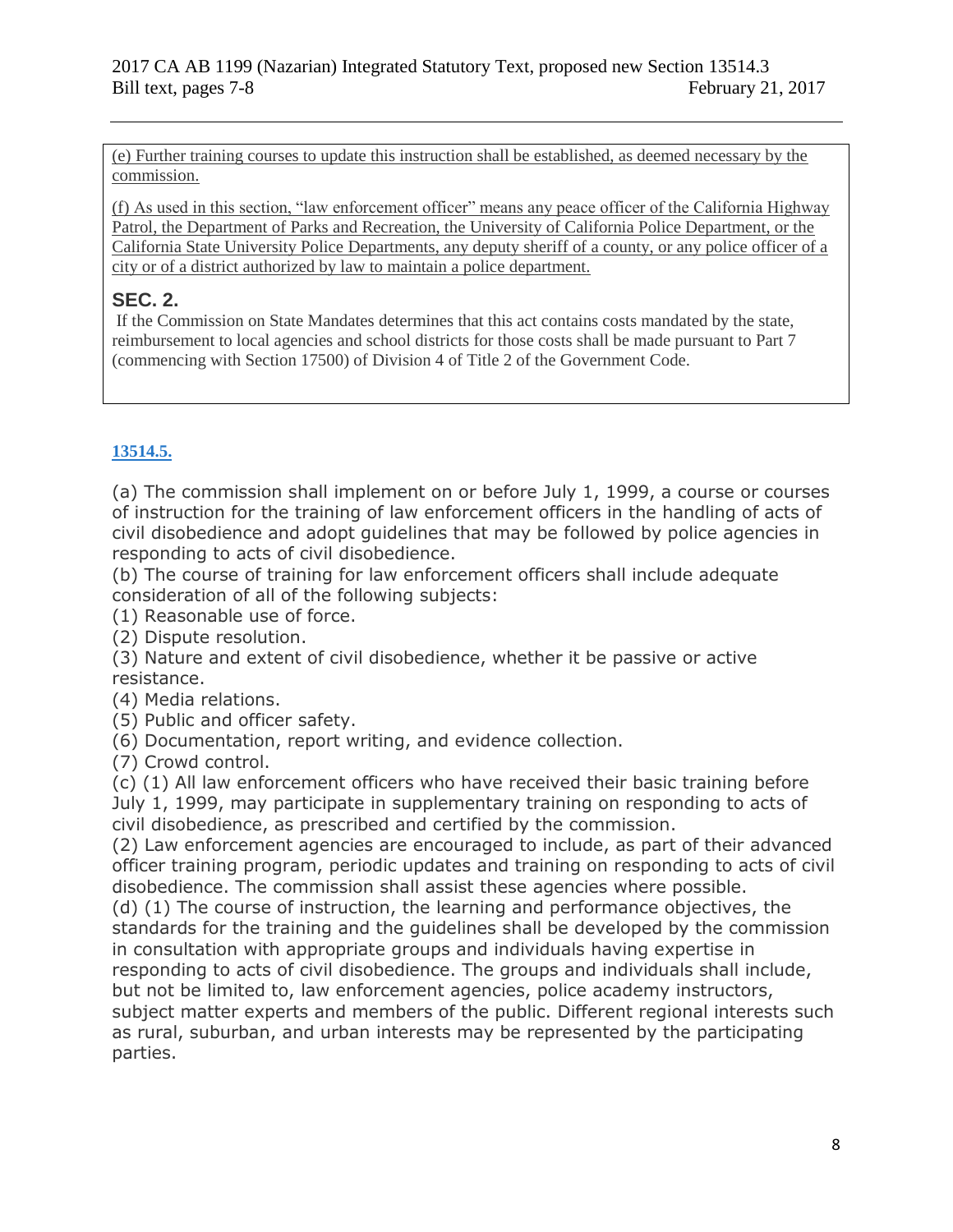(2) The commission, in consultation with the groups and individuals described in paragraph (1), shall review existing training programs to determine in what ways civil disobedience training may be included as part of ongoing programs. (e) As used in this section, "law enforcement officer" means any peace officer as

defined in Chapter 4.5 (commencing with Section 830) of Title 3.

(f) It is the intent of the Legislature in enacting this section to provide law enforcement officers with additional training so as to control acts of civil disobedience with reasonable use of force and to ensure public and officer safety with minimum disruption to commerce and community affairs.

(g) It is also the intent of the Legislature in enacting this section that the guidelines to be developed by the commission should take into consideration the roles and responsibilities of all law enforcement officers responding to acts of civil disobedience.

*(Added by Stats. 1998, Ch. 207, Sec. 1. Effective January 1, 1999.)*

## **[13515.](javascript:submitCodesValues()**

(a) Every city police officer or deputy sheriff at a supervisory level and below who is assigned field or investigative duties shall complete an elder and dependent adult abuse training course certified by the Commission on Peace Officer Standards and Training within 18 months of assignment to field duties. Completion of the course may be satisfied by telecourse, video training tape, or other instruction. The training shall, at a minimum, include all of the following subjects:

(1) Relevant laws.

(2) Recognition of elder and dependent adult abuse.

(3) Reporting requirements and procedures.

(4) Neglect of elders and dependent adults.

(5) Fraud of elders and dependent adults.

(6) Physical abuse of elders and dependent adults.

(7) Psychological abuse of elders and dependent adults.

(8) The role of the local adult protective services and public guardian offices.

(9) The legal rights of, and remedies available to, victims of elder or dependent adult abuse pursuant to Section 15657.03 of the Welfare and Institutions Code, including emergency protective orders and the option to request a simultaneous move-out order, and temporary restraining orders.

(b) When producing new or updated training materials pursuant to this section, the commission shall consult with the Bureau of Medi-Cal Fraud and Elder Abuse, local adult protective services offices, the Office of the State Long-Term Care Ombudsman, and other subject matter experts. Any new or updated training materials shall address all of the following:

(1) The jurisdiction and responsibility of law enforcement agencies pursuant to Section 368.5.

(2) The fact that the protected classes of "dependent person" as defined in Section 288 and "dependent adult" as defined in Section 368 include many persons with disabilities, regardless of the fact that most of those persons live independently. (3) Other relevant information and laws.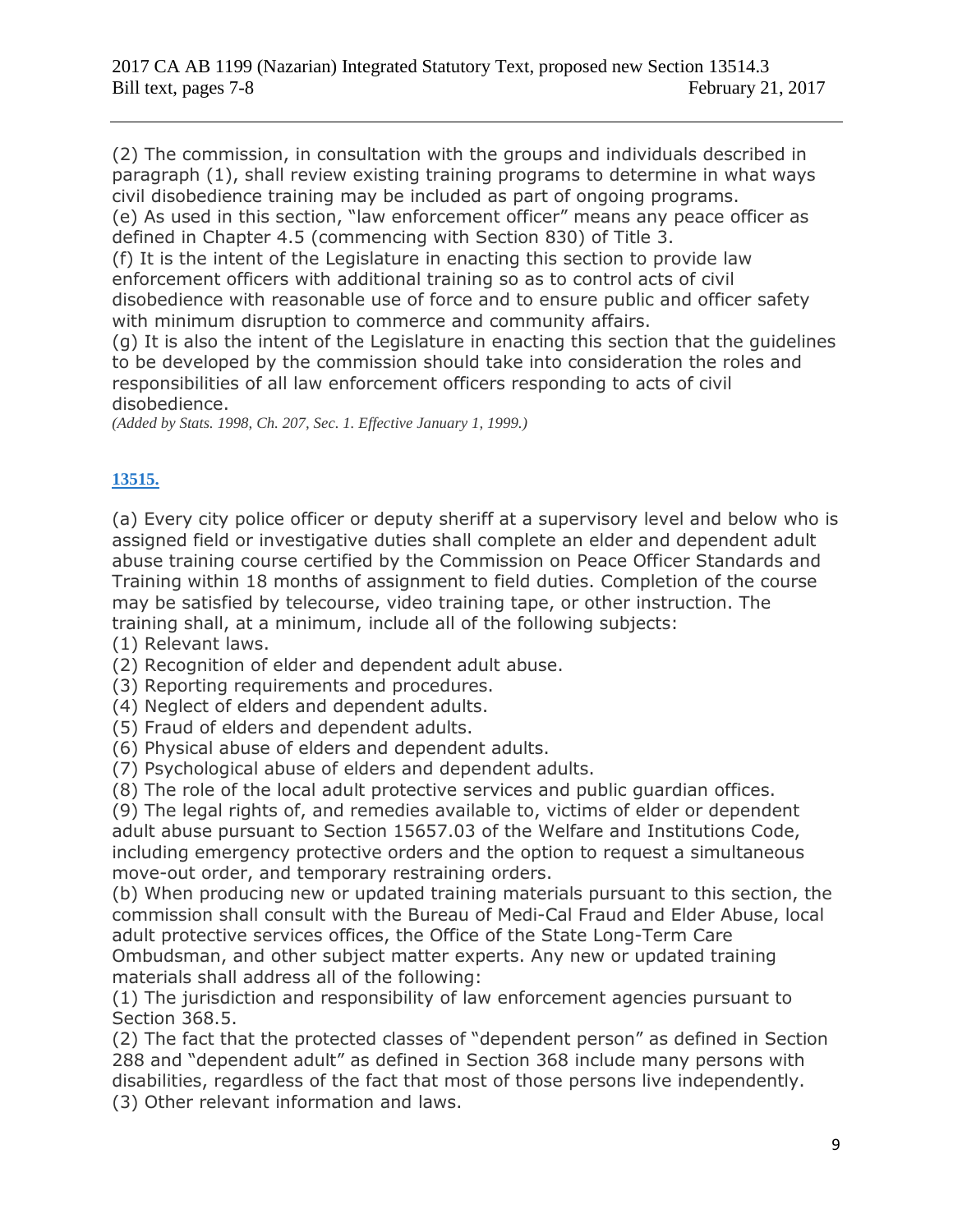(c) The commission also may inform the law enforcement agencies of other relevant training materials.

*(Amended by Stats. 2014, Ch. 823, Sec. 1. Effective January 1, 2015.)*

## **[13515.25.](javascript:submitCodesValues()**

(a) The Commission on Peace Officer Standards and Training shall establish and keep updated a continuing education classroom training course relating to law enforcement interaction with persons with mental disabilities. The training course shall be developed by the commission in consultation with appropriate community, local, and state organizations and agencies that have expertise in the area of mental illness and developmental disability, and with appropriate consumer and family advocate groups. In developing the course, the commission shall also examine existing courses certified by the commission that relate to persons with mental disabilities. The commission shall make the course available to law enforcement agencies in California.

(b) The course described in subdivision (a) shall consist of classroom instruction and shall utilize interactive training methods to ensure that the training is as realistic as possible. The course shall include, at a minimum, core instruction in all of the following:

(1) The cause and nature of mental illnesses and developmental disabilities.

(2) How to identify indicators of mental disability and how to respond appropriately in a variety of common situations.

(3) Conflict resolution and de-escalation techniques for potentially dangerous situations involving a person with a mental disability.

(4) Appropriate language usage when interacting with a person with a mental disability.

(5) Alternatives to lethal force when interacting with potentially dangerous persons with mental disabilities.

(6) Community and state resources available to serve persons with mental disabilities and how these resources can be best utilized by law enforcement to benefit the mentally disabled community.

(7) The fact that a crime committed in whole or in part because of an actual or perceived disability of the victim is a hate crime punishable under Title 11.6 (commencing with Section 422.55) of Part 1.

(c) The course described in subdivision (a) shall be shared with the State Fire Marshal, who may revise the course as appropriate to the firefighter training environment.

(d) The Legislature encourages law enforcement agencies to include the course created in this section, and any other course certified by the commission relating to persons with mental disabilities, as part of their advanced officer training program. (e) It is the intent of the Legislature to reevaluate the extent to which law

enforcement officers are receiving adequate training in how to interact with persons with mental disabilities.

*(Amended by Stats. 2016, Ch. 367, Sec. 1. Effective January 1, 2017.)*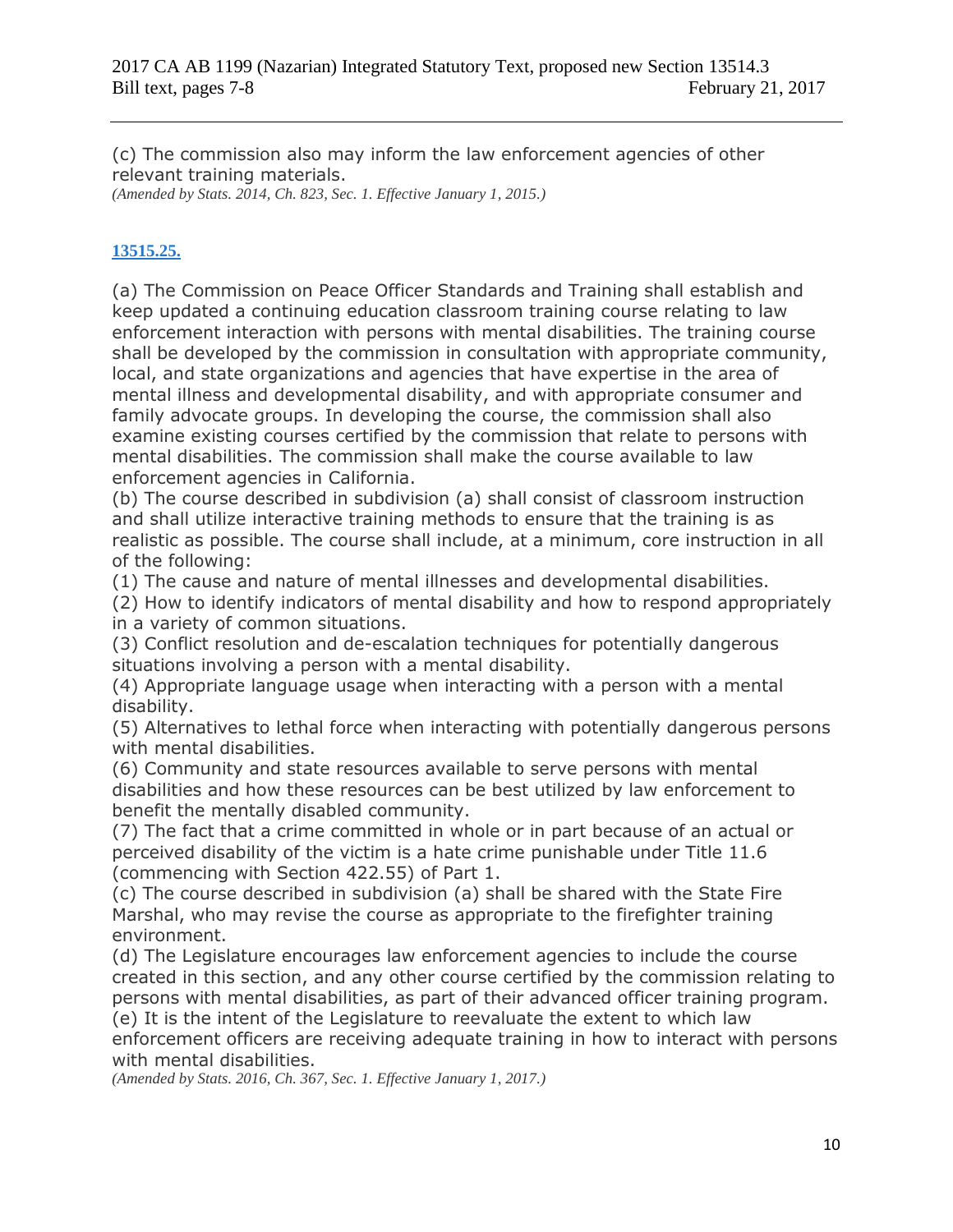### **[13515.26.](javascript:submitCodesValues()**

(a) The commission shall review the training module in the regular basic course relating to persons with a mental illness, intellectual disability, or substance use disorder, and analyze existing training curricula in order to identify areas where additional training is needed to better prepare law enforcement to effectively address incidents involving mentally disabled persons.

(b) Upon identifying what additional training is needed, the commission shall update the training in consultation with appropriate community, local, and state organizations, and agencies that have expertise in the area of mental illness, intellectual disability, and substance use disorders, and with appropriate consumer and family advocate groups.

(c) The training shall address issues related to stigma, shall be culturally relevant and appropriate, and shall include all of the following topics:

(1) Recognizing indicators of mental illness, intellectual disability, and substance use disorders.

(2) Conflict resolution and deescalation techniques for potentially dangerous situations.

(3) Use of force options and alternatives.

(4) The perspective of individuals or families who have experiences with persons with mental illness, intellectual disability, and substance use disorders.

(5) Mental health resources available to the first responders to events that involve mentally disabled persons.

(d) The course of instruction shall be at least 15 hours, and shall include training scenarios and facilitated learning activities relating to law enforcement interaction with persons with mental illness, intellectual disability, and substance use disorders. (e) The course shall be presented within the existing hours allotted for the regular basic course.

(f) The commission shall implement this section on or before August 1, 2016. *(Added by Stats. 2015, Ch. 468, Sec. 1. Effective January 1, 2016.)*

### **[13515.27.](javascript:submitCodesValues()**

(a) The commission shall establish and keep updated a classroom-based continuing training course that includes instructor-led active learning, such as scenario-based training, relating to behavioral health and law enforcement interaction with persons with mental illness, intellectual disability, and substance use disorders.

(b) This course shall be at least three consecutive hours, may include training scenarios and facilitated learning activities, shall address issues related to stigma, shall be culturally relevant and appropriate, and shall include all of the following topics:

(1) The cause and nature of mental illness, intellectual disability, and substance use disorders.

(2) Indicators of mental illness, intellectual disability, and substance use disorders.

(3) Appropriate responses to a variety of situations involving persons with mental illness, intellectual disability, and substance use disorders.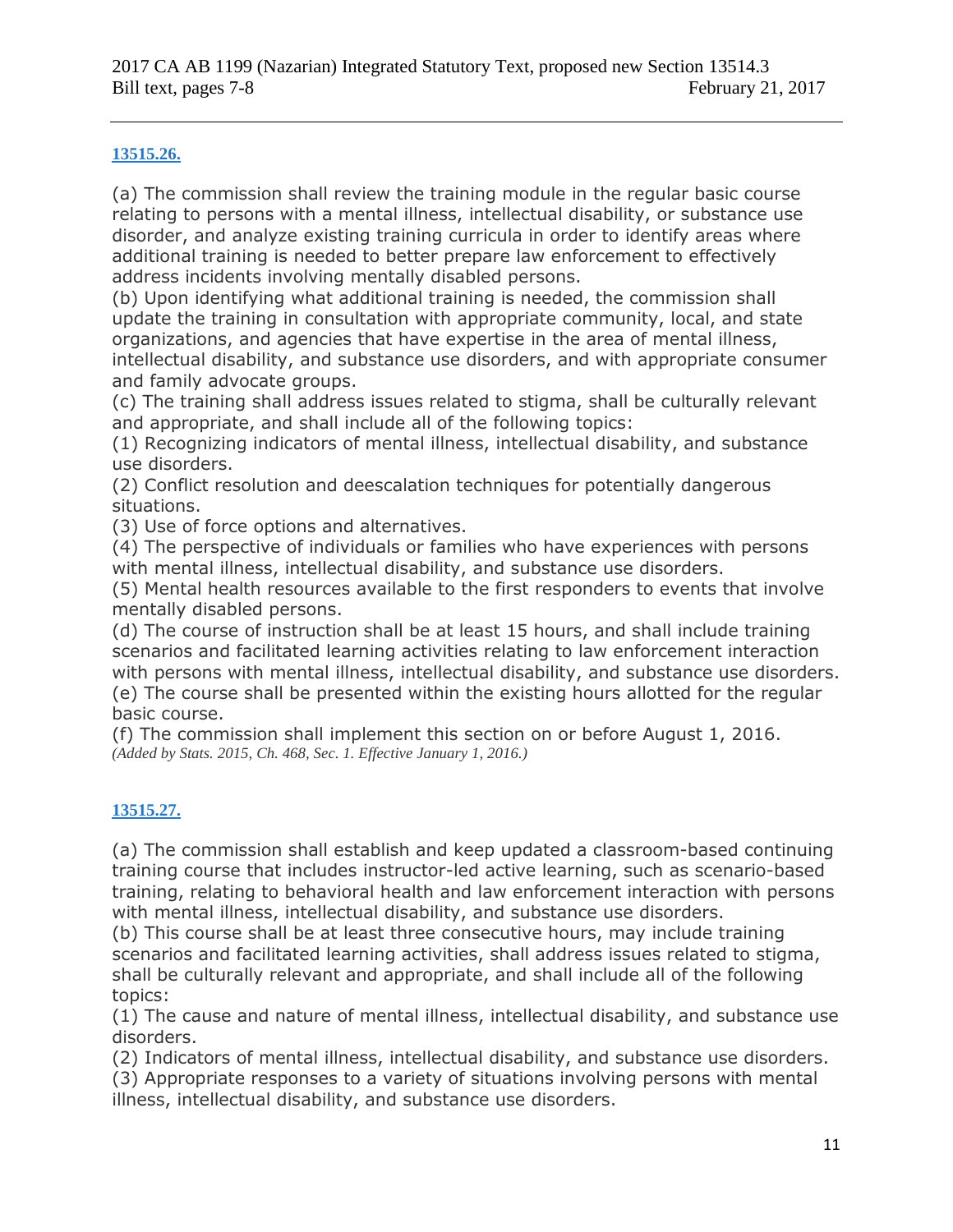(4) Conflict resolution and deescalation techniques for potentially dangerous situations.

(5) Appropriate language usage when interacting with potentially emotionally distressed persons.

(6) Resources available to serve persons with mental illness or intellectual disability.

(7) The perspective of individuals or families who have experiences with persons with mental illness, intellectual disability, and substance use disorders.

(c) The course described in subdivisions (a) and (b) shall be made available by the commission to each law enforcement officer with a rank of supervisor or below and who is assigned to patrol duties or to supervise officers who are assigned to patrol duties.

(d) The commission shall implement this section on or before August 1, 2016. *(Added by Stats. 2015, Ch. 468, Sec. 2. Effective January 1, 2016.)*

## **[13515.28.](javascript:submitCodesValues()**

(a) (1) The commission shall require the field training officers who provide instruction in the field training program to have at least eight hours of crisis intervention behavioral health training to better train new peace officers on how to effectively interact with persons with mental illness or intellectual disability. This course shall include classroom instruction and instructor-led active learning, such as scenario-based training, and shall be taught in segments that are at least four hours long.

(2) If a field training officer has completed eight hours of crisis intervention behavioral health training within the past 24 months, or if a field training officer has completed 40 hours of crisis intervention behavioral health training, the requirement described in paragraph (1) shall not apply.

(b) The crisis intervention behavioral health training shall address issues relating to stigma, shall be culturally relevant and appropriate, and shall include all of the following topics:

(1) The cause and nature of mental illnesses and intellectual disabilities.

(2) (A) How to identify indicators of mental illness, intellectual disability, and substance use disorders.

(B) How to distinguish between mental illness, intellectual disability, and substance use disorders.

(C) How to respond appropriately in a variety of situations involving persons with mental illness, intellectual disability, and substance use disorders.

(3) Conflict resolution and deescalation techniques for potentially dangerous situations.

(4) Appropriate language usage when interacting with potentially emotionally distressed persons.

(5) Community and state resources available to serve persons with mental illness or intellectual disability, and how these resources can be best utilized by law enforcement.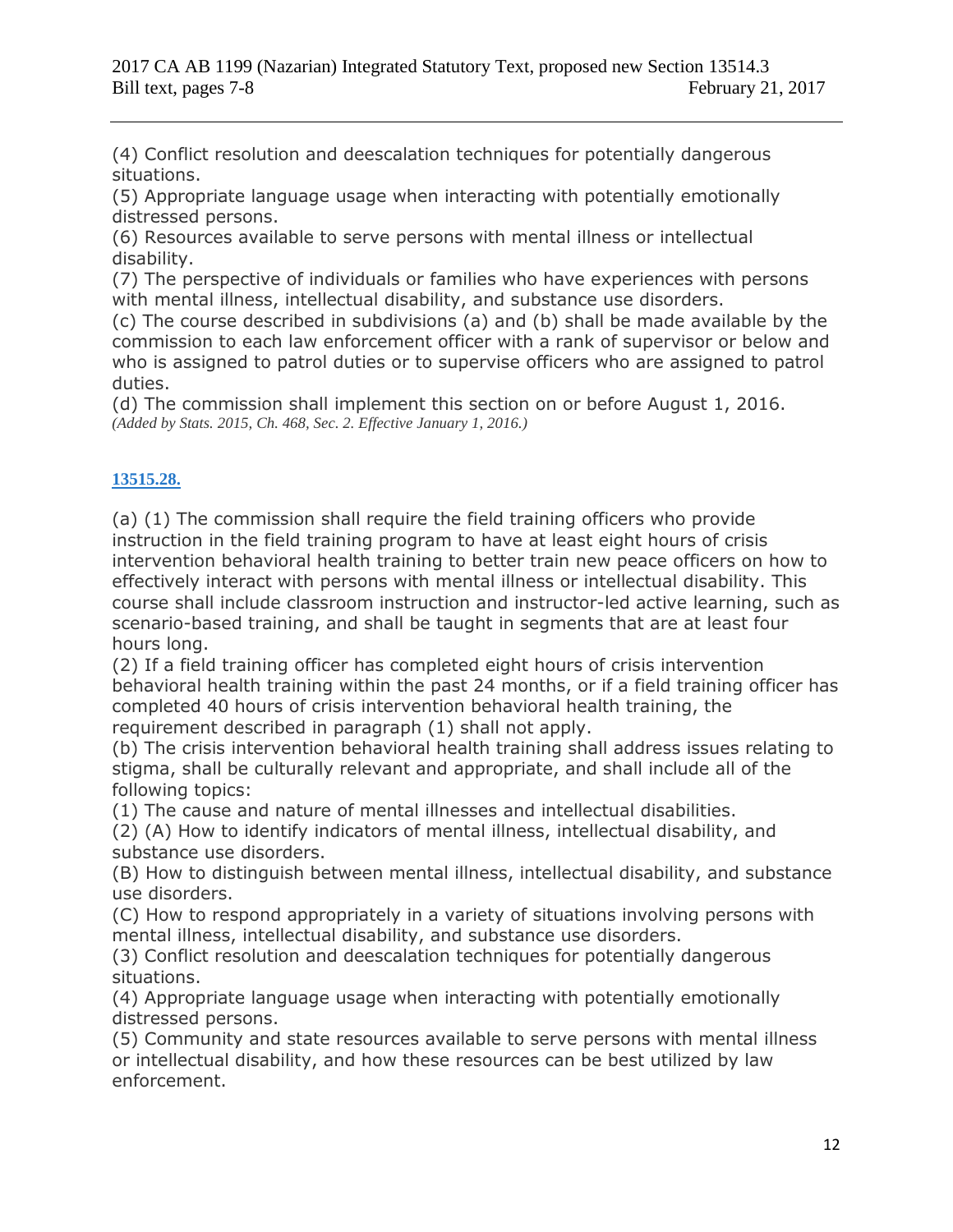(6) The perspective of individuals or families who have experiences with persons with mental illness, intellectual disability, and substance use disorders.

(c) Field training officers assigned or appointed before January 1, 2017, shall complete the crisis intervention behavioral health training by June 30, 2017. Field training officers assigned or appointed on or after January 1, 2017, shall complete the crisis intervention behavioral health training within 180 days of assignment or appointment.

(d) This section does not prevent an agency from requiring its field training officers to complete additional hours of crisis intervention behavioral health training or requiring its field training officers to complete that training earlier than as required by this section.

*(Added by Stats. 2015, Ch. 469, Sec. 1. Effective January 1, 2016.)*

## **[13515.29.](javascript:submitCodesValues()**

(a) The commission shall establish and keep updated a field training officer course relating to competencies of the field training program and police training program that addresses how to interact with persons with mental illness or intellectual disability.

(b) This course shall consist of at least four hours of classroom instruction and instructor-led active learning, such as scenario-based training, shall address issues related to stigma, and shall be culturally relevant and appropriate.

(c) All prospective field training officers shall complete the course described in subdivisions (a) and (b) as part of the existing field training officer program. (d) The commission shall implement the provisions of this section on or before August 1, 2016.

*(Added by Stats. 2015, Ch. 469, Sec. 2. Effective January 1, 2016.)*

## **[13515.295.](javascript:submitCodesValues()**

(a) The commission shall, by May 1, 2016, conduct a review and evaluation of the required competencies of the field training program and police training program to identify areas where additional training is necessary to better prepare law enforcement officers to effectively address incidents involving persons with a mental illness or intellectual disability.

(b) Upon identifying what additional training is needed, the commission shall update the training in consultation with appropriate community, local, and state organizations, and agencies that have expertise in the area of mental illness, intellectual disabilities, and substance abuse disorders, and with appropriate consumer and family advocate groups.

(c) The training shall address issues related to stigma, shall be culturally relevant and appropriate, and shall include all of the following topics:

(1) How to identify indicators of mental illness, intellectual disability, substance use disorders, neurological disorders, traumatic brain injury, post-traumatic stress disorder, and dementia.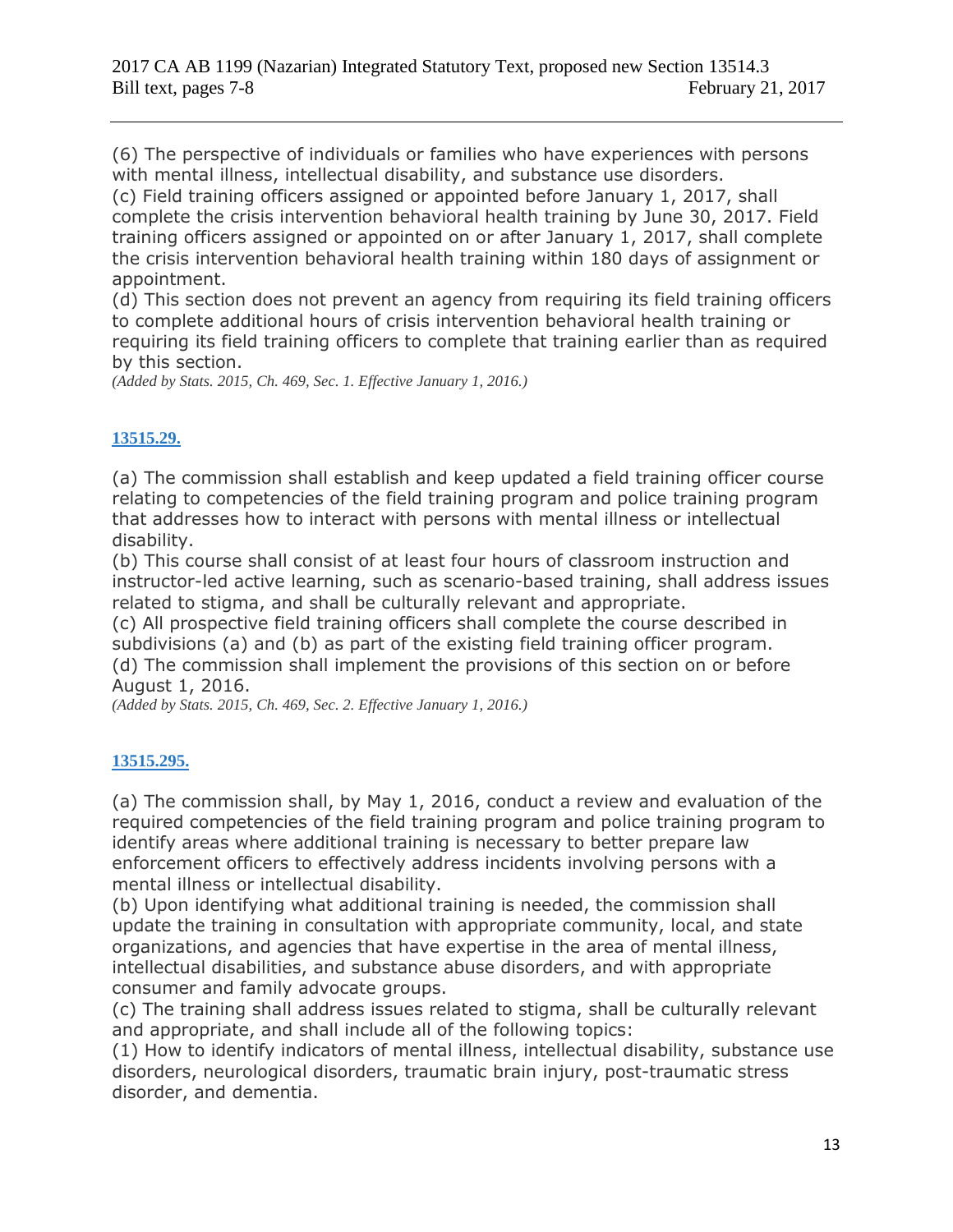(2) Autism spectrum disorder.

(3) Genetic disorders, including, but not limited to, Down syndrome.

(4) Conflict resolution and deescalation techniques for potentially dangerous situations.

(5) Alternatives to the use of force when interacting with potentially dangerous persons with mental illness or intellectual disabilities.

(6) The perspective of individuals or families who have experiences with persons with mental illness, intellectual disability, and substance use disorders.

(7) Involuntary holds.

(8) Community and state resources available to serve persons with mental illness or intellectual disability, and how these resources can be best utilized by law enforcement.

*(Added by Stats. 2015, Ch. 469, Sec. 3. Effective January 1, 2016.)*

## **[13515.30.](javascript:submitCodesValues()**

(a) By July 1, 2015, the Commission on Peace Officer Standards and Training shall establish and keep updated a continuing education training course relating to law enforcement interaction with mentally disabled and developmentally disabled persons living within a state mental hospital or state developmental center. The training course shall be developed by the commission in consultation with appropriate community, local, and state organizations and agencies that have expertise in the area of mental illness and developmental disability, and with appropriate consumer and family advocate groups. In developing the course, the commission shall also examine existing courses certified by the commission that relate to mentally disabled and developmentally disabled persons. The commission shall make the course available to all law enforcement agencies in California, and the course shall be required for law enforcement personnel serving in law enforcement agencies with jurisdiction over state mental hospitals and state developmental centers, as part of the agency's officer training program.

(b) The course described in subdivision (a) may consist of video-based or classroom instruction. The course shall include, at a minimum, core instruction in all of the following:

(1) The prevalence, cause, and nature of mental illnesses and developmental disabilities.

(2) The unique characteristics, barriers, and challenges of individuals who may be a victim of abuse or exploitation living within a state mental hospital or state developmental center.

(3) How to accommodate, interview, and converse with individuals who may require assistive devices in order to express themselves.

(4) Capacity and consent of individuals with cognitive and intellectual barriers.

(5) Conflict resolution and deescalation techniques for potentially dangerous situations involving mentally disabled or developmentally disabled persons.

(6) Appropriate language usage when interacting with mentally disabled or developmentally disabled persons.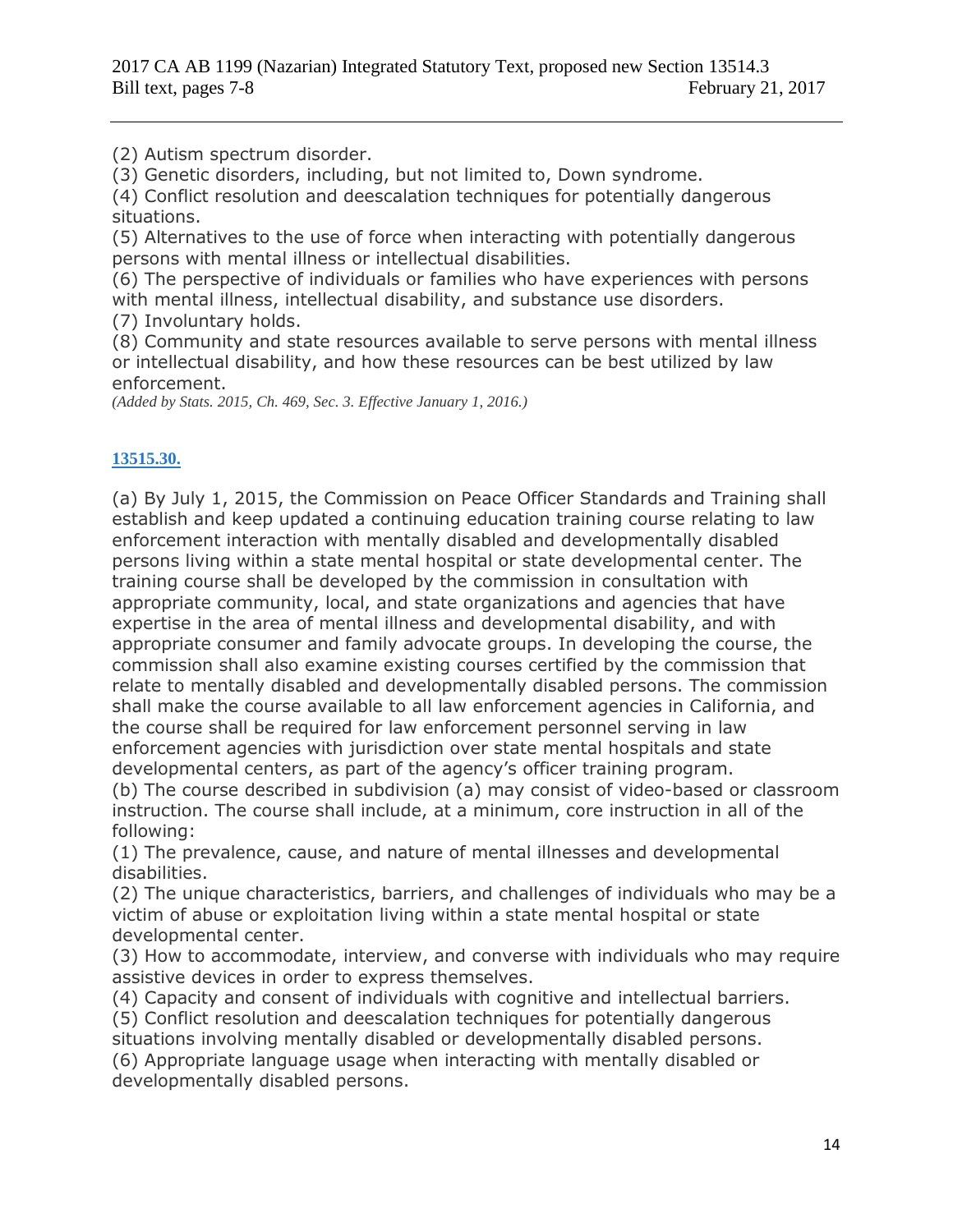(7) Community and state resources and advocacy support and services available to serve mentally disabled or developmentally disabled persons, and how these resources can be best utilized by law enforcement to benefit the mentally disabled or developmentally disabled community.

(8) The fact that a crime committed in whole or in part because of an actual or perceived disability of the victim is a hate crime punishable under Title 11.6 (commencing with Section 422.55) of Part 1.

(9) Information on the state mental hospital system and the state developmental center system.

(10) Techniques in conducting forensic investigations within institutional settings where jurisdiction may be shared.

(11) Examples of abuse and exploitation perpetrated by caregivers, staff, contractors, or administrators of state mental hospitals and state developmental centers, and how to conduct investigations in instances where a perpetrator may also be a caregiver or provider of therapeutic or other services. *(Added by Stats. 2013, Ch. 673, Sec. 1. Effective January 1, 2014.)*

**[13515.35.](javascript:submitCodesValues()**

(a) The commission shall, upon the next regularly scheduled review of a training module relating to persons with disabilities, create and make available on DVD and may distribute electronically a course on how to recognize and interact with persons with autistic spectrum disorders. This course shall be designed for, and made available to, peace officers who are first responders to emergency situations. (b) The training course shall be developed by the commission in consultation with the Department of Developmental Services and appropriate community, local, or other state organizations and agencies that have expertise in the area of autism spectrum disorders. The commission shall make the course available to law enforcement agencies in California.

(c) In addition to the duties contained in subdivisions (a) and (b), the commission shall distribute, as necessary, a training bulletin via the Internet to law enforcement agencies participating in the commission's program on the topic of autism spectrum disorders.

*(Added by Stats. 2008, Ch. 621, Sec. 1. Effective January 1, 2009.)*

## **[13515.36.](javascript:submitCodesValues()**

(a) The commission shall meet with the Department of Veterans Affairs and community, local, or other state organizations and agencies that have expertise in the area of traumatic brain injury (TBI) and post-traumatic stress disorder (PTSD) in order to assess the training needed by peace officers, who are first responders in emergency situations, on the topic of returning veterans or other persons suffering from TBI or PTSD.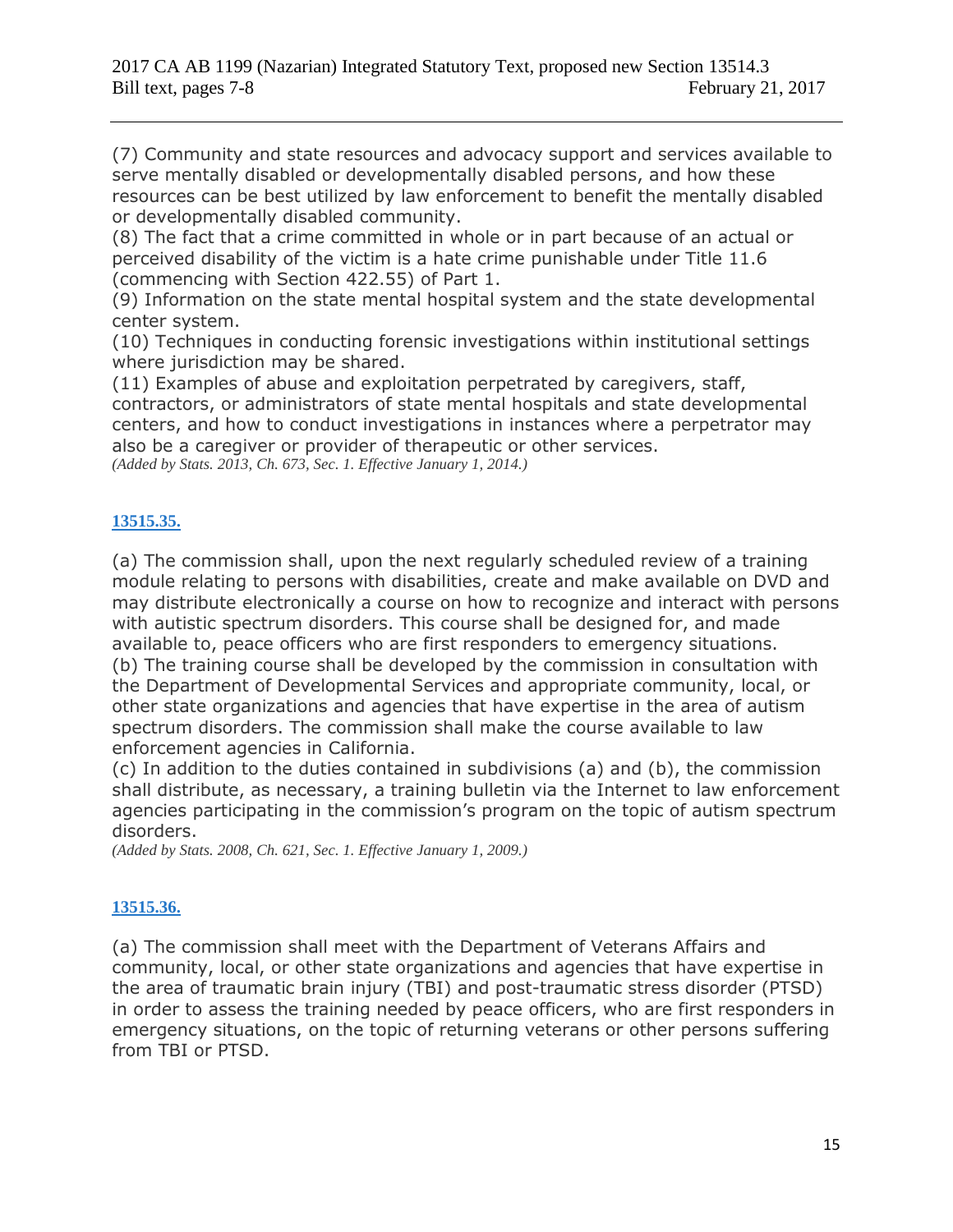(b) Should the commission determine that there is an unfulfilled need for training on TBI and PTSD, the commission shall determine the training format that is both fiscally responsible and meets the training needs of the greatest number of officers. (c) Should the commission determine that there is an unfulfilled need for training on TBI and PTSD, the commission shall, upon the next regularly scheduled review of a training module relating to persons with disabilities, create and make available on DVD and may distribute electronically, or provide by means of another form or method of training, a course on how to recognize and interact with returning veterans or other persons suffering from TBI or PTSD. This course shall be designed for, and made available to, peace officers who are first responders to emergency situations.

(d) The training course shall be developed by the commission in consultation with the Department of Veterans Affairs and appropriate community, local, or other state organizations and agencies that have expertise in the area of TBI and PTSD. The commission shall make the course available to law enforcement agencies in California.

(e) In addition to the duties contained in subdivisions (a), (b), (c), and (d), the commission shall distribute, as necessary, a training bulletin via the Internet to law enforcement agencies participating in the commission's program on the topic of TBI and PTSD.

(f) The commission shall report to the Legislature, no later than June 30, 2012, on the extent to which peace officers are receiving adequate training in how to interact with persons suffering from TBI or PTSD.

(g) (1) The requirement for submitting a report imposed under subdivision (f) is inoperative on June 30, 2016, pursuant to Section 10231.5 of the Government Code.

(2) A report to be submitted pursuant to subdivision (f) shall be submitted in compliance with Section 9795 of the Government Code. *(Added by Stats. 2010, Ch. 490, Sec. 1. Effective January 1, 2011.)*

## **[13515.55.](javascript:submitCodesValues()**

Every city police officer or deputy sheriff at a supervisory level who is assigned field or investigative duties shall complete a high technology crimes and computer seizure training course certified by the Commission on Peace Officer Standards and Training by January 1, 2000, or within 18 months of assignment to supervisory duties. Completion of the course may be satisfied by telecourse, video training tape, or other instruction. This training shall be offered to all city police officers and deputy sheriffs as part of continuing professional training. The training shall, at a minimum, address relevant laws, recognition of high technology crimes, and computer evidence collection and preservation.

*(Amended by Stats. 1999, Ch. 83, Sec. 165. Effective January 1, 2000.)*

## **[13516.](javascript:submitCodesValues()**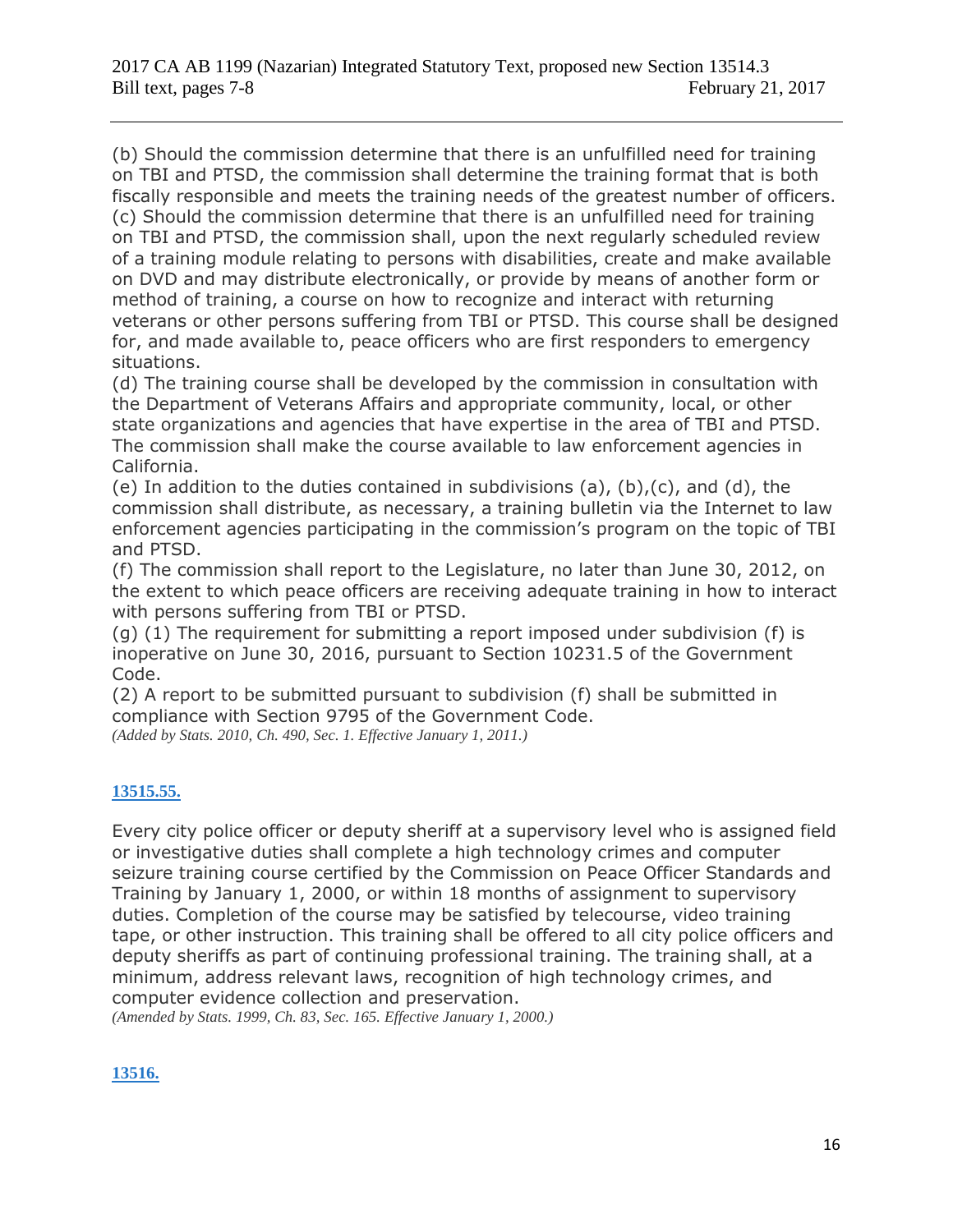(a) The commission shall prepare guidelines establishing standard procedures which may be followed by police agencies in the investigation of sexual assault cases, and cases involving the sexual exploitation or sexual abuse of children, including, police response to, and treatment of, victims of these crimes.

(b) The course of training leading to the basic certificate issued by the commission shall, on and after July 1, 1977, include adequate instruction in the procedures described in subdivision (a). No reimbursement shall be made to local agencies based on attendance on or after that date at any course which does not comply with the requirements of this subdivision.

(c) The commission shall prepare and implement a course for the training of specialists in the investigation of sexual assault cases, child sexual exploitation cases, and child sexual abuse cases. Officers assigned to investigation duties which include the handling of cases involving the sexual exploitation or sexual abuse of children, shall successfully complete that training within six months of the date the assignment was made.

(d) It is the intent of the Legislature in the enactment of this section to encourage the establishment of sex crime investigation units in police agencies throughout the state, which units shall include, but not be limited to, investigating crimes involving the sexual exploitation and sexual abuse of children.

(e) It is the further intent of the Legislature in the enactment of this section to encourage the establishment of investigation guidelines that take into consideration the sensitive nature of the sexual exploitation and sexual abuse of children with respect to both the accused and the alleged victim.

*(Amended by Stats. 1986, Ch. 32, Sec. 3. Effective March 21, 1986.)*

## **[13517.](javascript:submitCodesValues()**

(a) The commission shall prepare guidelines establishing standard procedures which may be followed by police agencies in the detection, investigation, and response to cases in which a minor is a victim of an act of abuse or neglect prohibited by this code. The guidelines shall include procedures for determining whether or not a child should be taken into protective custody. The guidelines shall also include procedures for minimizing the number of times a child is interviewed by law enforcement personnel.

(b) The course of training leading to the basic certificate issued by the commission shall, not later than July 1, 1979, include adequate instruction in the procedures described in subdivision (a).

(c) The commission shall prepare and implement an optional course of training of specialists in the investigation of cases in which a minor is a victim of an act of abuse or neglect prohibited by this code.

(d) The commission shall consult with the State Office of Child Abuse Prevention in developing the guidelines and optional course of training. *(Amended by Stats. 1985, Ch. 672, Sec. 1.)*

## **[13517.5.](javascript:submitCodesValues()**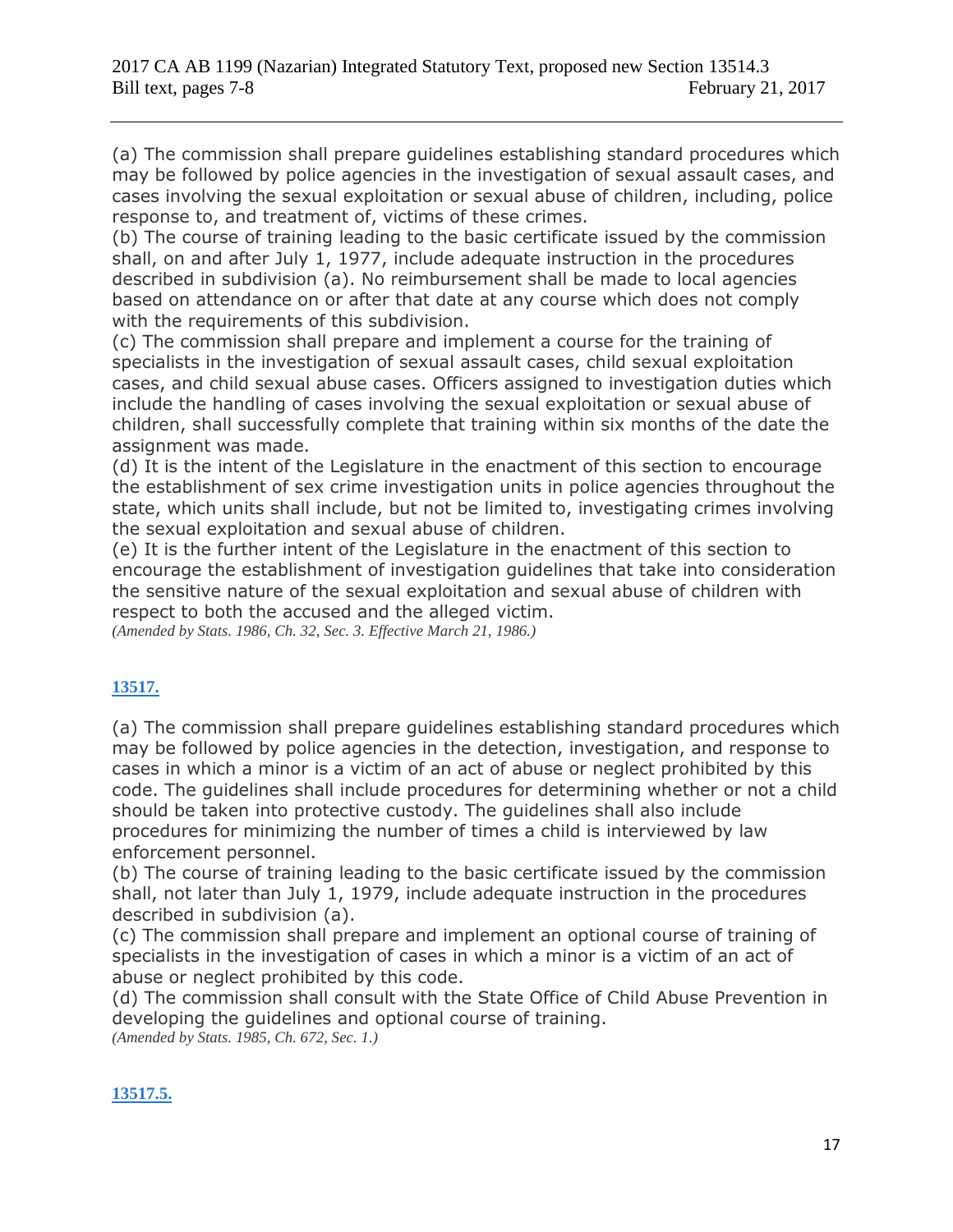The commission shall prepare guidelines establishing standard procedures which may be followed by police agencies and prosecutors in interviewing minor witnesses.

*(Added by Stats. 1987, Ch. 612, Sec. 1.)*

## **[13517.7.](javascript:submitCodesValues()**

(a) The commission shall develop guidelines and training for use by state and local law enforcement officers to address issues related to child safety when a caretaker parent or guardian is arrested.

(b) The guidelines and training shall, at a minimum, address the following subjects: (1) Procedures to ensure that officers and custodial employees inquire whether an arrestee has minor dependent children without appropriate supervision.

(2) Authorizing additional telephone calls by arrestees so that they may arrange for the care of minor dependent children.

(3) Use of county child welfare services, as appropriate, and other similar service providers to assist in the placement of dependent children when the parent or guardian is unable or unwilling to arrange suitable care for the child or children. (4) Identification of local government or nongovernmental agencies able to provide appropriate custodial services.

(5) Temporary supervision of minor children to ensure their safety and well-being.

(6) Sample procedures to assist state and local law enforcement agencies to develop ways to ensure the safety and well-being of children when the parent or guardian has been arrested.

(c) The commission shall use appropriate subject matter experts, including representatives of law enforcement and county child welfare agencies, in developing the guidelines and training required by this section. *(Added by Stats. 2006, Ch. 729, Sec. 2. Effective January 1, 2007.)*

## **[13518.](javascript:submitCodesValues()**

(a) Every city police officer, sheriff, deputy sheriff, marshal, deputy marshal, peace officer member of the Department of the California Highway Patrol, and police officer of a district authorized by statute to maintain a police department, except those whose duties are primarily clerical or administrative, shall meet the training standards prescribed by the Emergency Medical Services Authority for the administration of first aid and cardiopulmonary resuscitation. This training shall include instruction in the use of a portable manual mask and airway assembly designed to prevent the spread of communicable diseases. In addition, satisfactory completion of periodic refresher training or appropriate testing in cardiopulmonary resuscitation and other first aid as prescribed by the Emergency Medical Services Authority shall also be required.

(b) The course of training leading to the basic certificate issued by the commission shall include adequate instruction in the procedures described in subdivision (a). No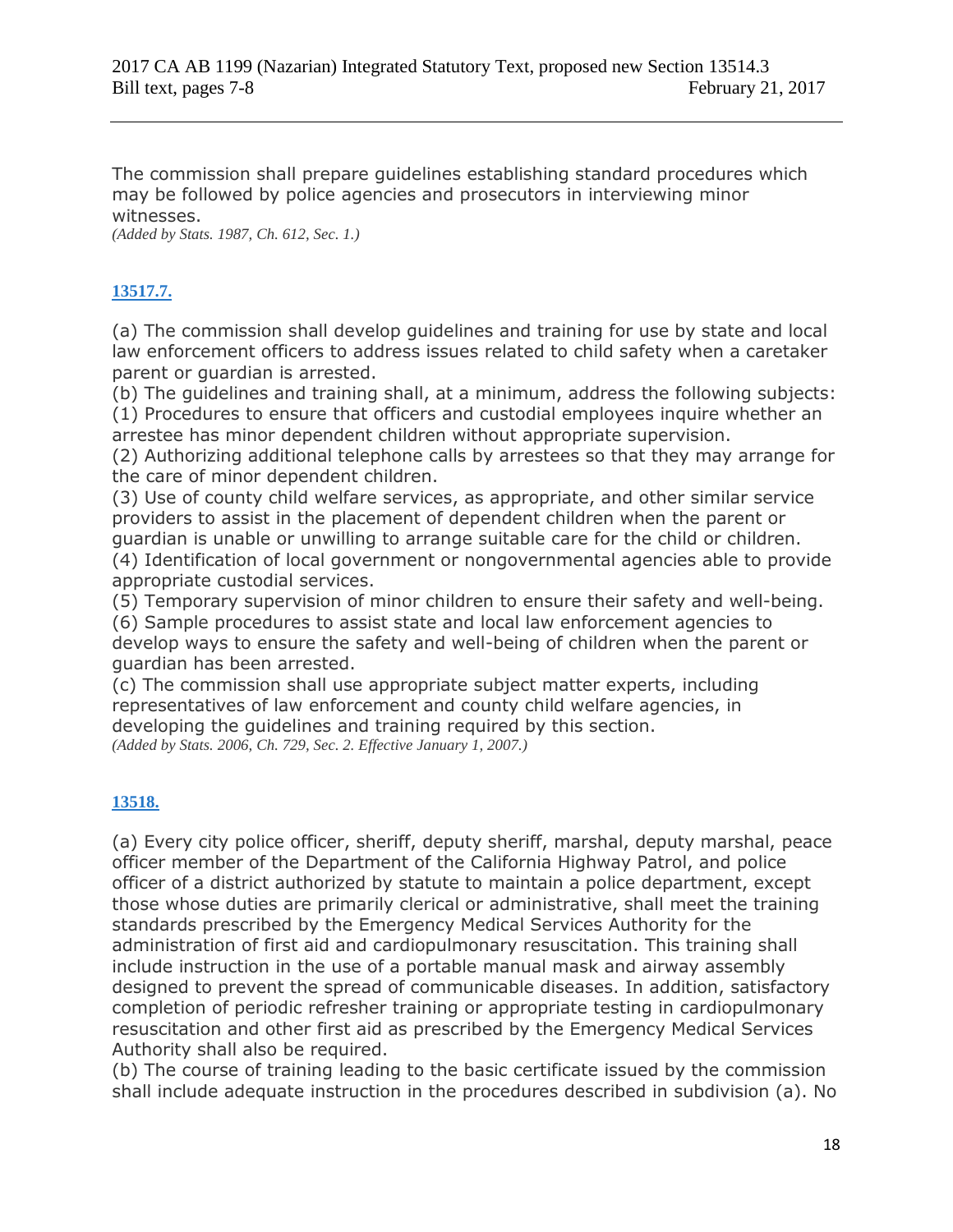reimbursement shall be made to local agencies based on attendance at any such course which does not comply with the requirements of this subdivision. (c) As used in this section, "primarily clerical or administrative" means the performance of clerical or administrative duties for a minimum of 90 percent of the time worked within a pay period.

*(Amended by Stats. 1996, Ch. 305, Sec. 57. Effective January 1, 1997.)*

## **[13518.1.](javascript:submitCodesValues()**

In order to prevent the spread of communicable disease, a law enforcement agency employing peace officers described in subdivision (a) of Section 13518 may provide to each of these peace officers an appropriate portable manual mask and airway assembly for use when applying cardiopulmonary resuscitation. *(Amended by Stats. 2013, Ch. 28, Sec. 46. Effective June 27, 2013.)*

### **[13518.5.](javascript:submitCodesValues()**

(a) Each peace officer in California who meets the criteria specified in subdivision (b) shall complete a course in basic maritime operations for law enforcement officers. The course of instruction shall include boat handling, chart reading, navigation rules, and comprehensive training regarding maritime boardings, arrest procedures, vessel identification, searches, and counterterrorism practices and procedures. The curriculum shall be consistent with applicable federal standards and tactical training.

(b) Subdivision (a) shall apply to a peace officer who meets all of the following criteria:

(1) Is employed by a city, county, city and county, or district that has adopted a resolution pursuant to paragraph (2) of subdivision (c).

(2) Is within a classification identified in the resolution adopted pursuant to paragraph (2) of subdivision (c).

(3) Is assigned in a jurisdiction that includes navigable waters.

(4) Serves as a crew member on a waterborne law enforcement vessel.

(c) This section shall become operative in a city, county, city and county, or district when both of the following apply:

(1) The federal Department of Homeland Security has provided funding to a law enforcement agency in a city, county, city and county, or district to implement this section.

(2) The governing body of the city, county, city and county, or district, such as the board of supervisors of a county or the city council, has adopted a resolution agreeing to implement this section and identifying the specific classifications of peace officers in the jurisdiction that will be subject to training pursuant to this section.

*(Added by Stats. 2013, Ch. 619, Sec. 1. Effective January 1, 2014.)*

### **[13519.](javascript:submitCodesValues()**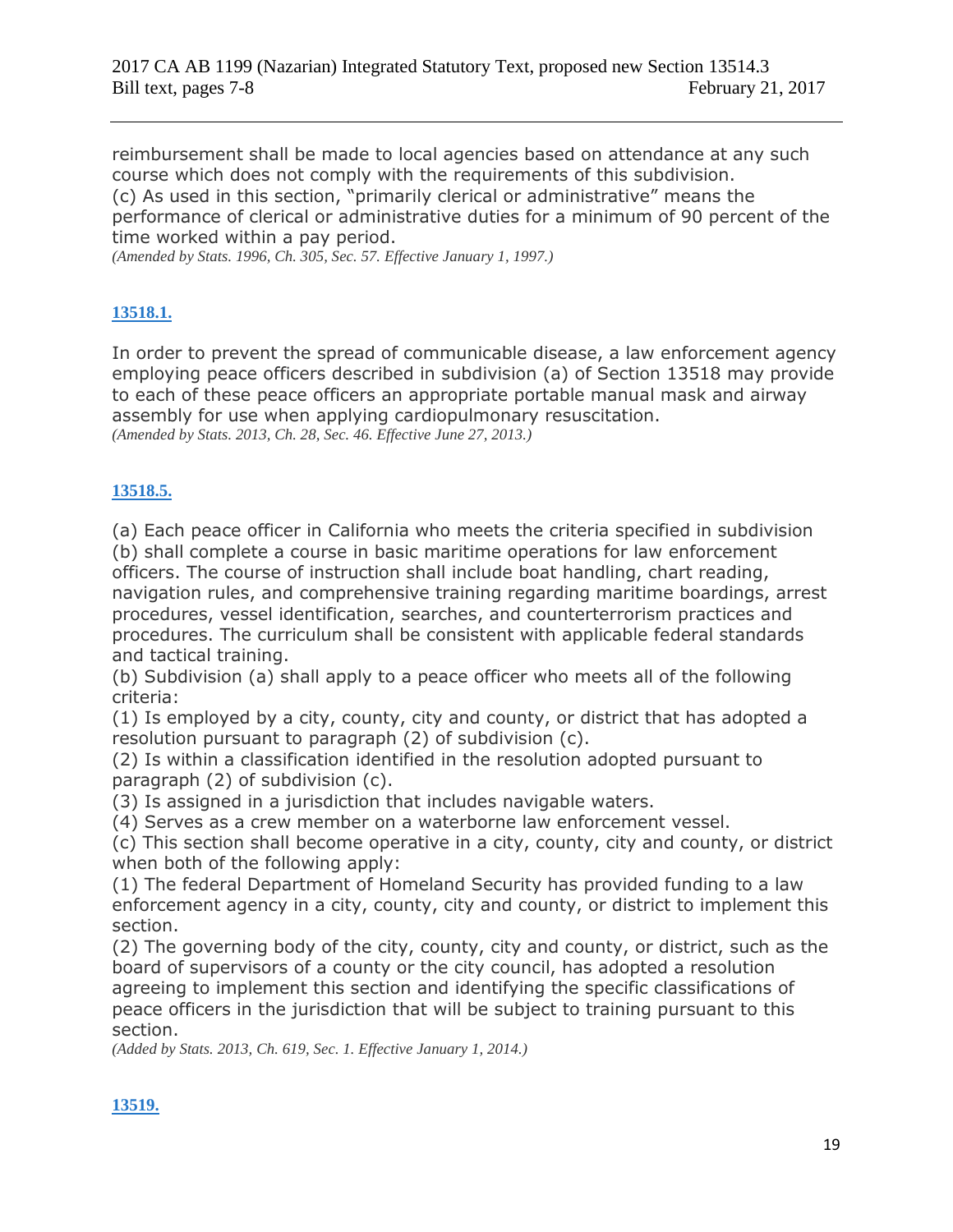(a) The commission shall implement by January 1, 1986, a course or courses of instruction for the training of law enforcement officers in California in the handling of domestic violence complaints and also shall develop guidelines for law enforcement response to domestic violence. The course or courses of instruction and the guidelines shall stress enforcement of criminal laws in domestic violence situations, availability of civil remedies and community resources, and protection of the victim. Where appropriate, the training presenters shall include domestic violence experts with expertise in the delivery of direct services to victims of domestic violence, including utilizing the staff of shelters for battered women in the presentation of training.

(b) As used in this section, "law enforcement officer" means any officer or employee of a local police department or sheriff's office, any peace officer of the Department of Parks and Recreation, as defined in subdivision (f) of Section 830.2, any peace officer of the University of California Police Department, as defined in subdivision (b) of Section 830.2, any peace officer of the California State University Police Departments, as defined in subdivision (c) of Section 830.2, a peace officer, as defined in subdivision (d) of Section 830.31, or a peace officer as defined in subdivisions (a) and (b) of Section 830.32.

(c) The course of basic training for law enforcement officers shall, no later than January 1, 1986, include adequate instruction in the procedures and techniques described below:

(1) The provisions set forth in Title 5 (commencing with Section 13700) relating to response, enforcement of court orders, and data collection.

(2) The legal duties imposed on peace officers to make arrests and offer protection and assistance including guidelines for making felony and misdemeanor arrests.

(3) Techniques for handling incidents of domestic violence that minimize the

likelihood of injury to the officer and that promote the safety of the victim. (4) The nature and extent of domestic violence.

(5) The signs of domestic violence.

(6) The legal rights of, and remedies available to, victims of domestic violence.

(7) The use of an arrest by a private person in a domestic violence situation.

(8) Documentation, report writing, and evidence collection.

(9) Domestic violence diversion as provided in Chapter 2.6 (commencing with Section 1000.6) of Title 6 of Part 2.

(10) Tenancy issues and domestic violence.

(11) The impact on children of law enforcement intervention in domestic violence.

(12) The services and facilities available to victims and batterers.

(13) The use and applications of this code in domestic violence situations.

(14) Verification and enforcement of temporary restraining orders when (A) the suspect is present and (B) the suspect has fled.

(15) Verification and enforcement of stay-away orders.

(16) Cite and release policies.

(17) Emergency assistance to victims and how to assist victims in pursuing criminal justice options.

(d) The guidelines developed by the commission shall also incorporate the foregoing factors.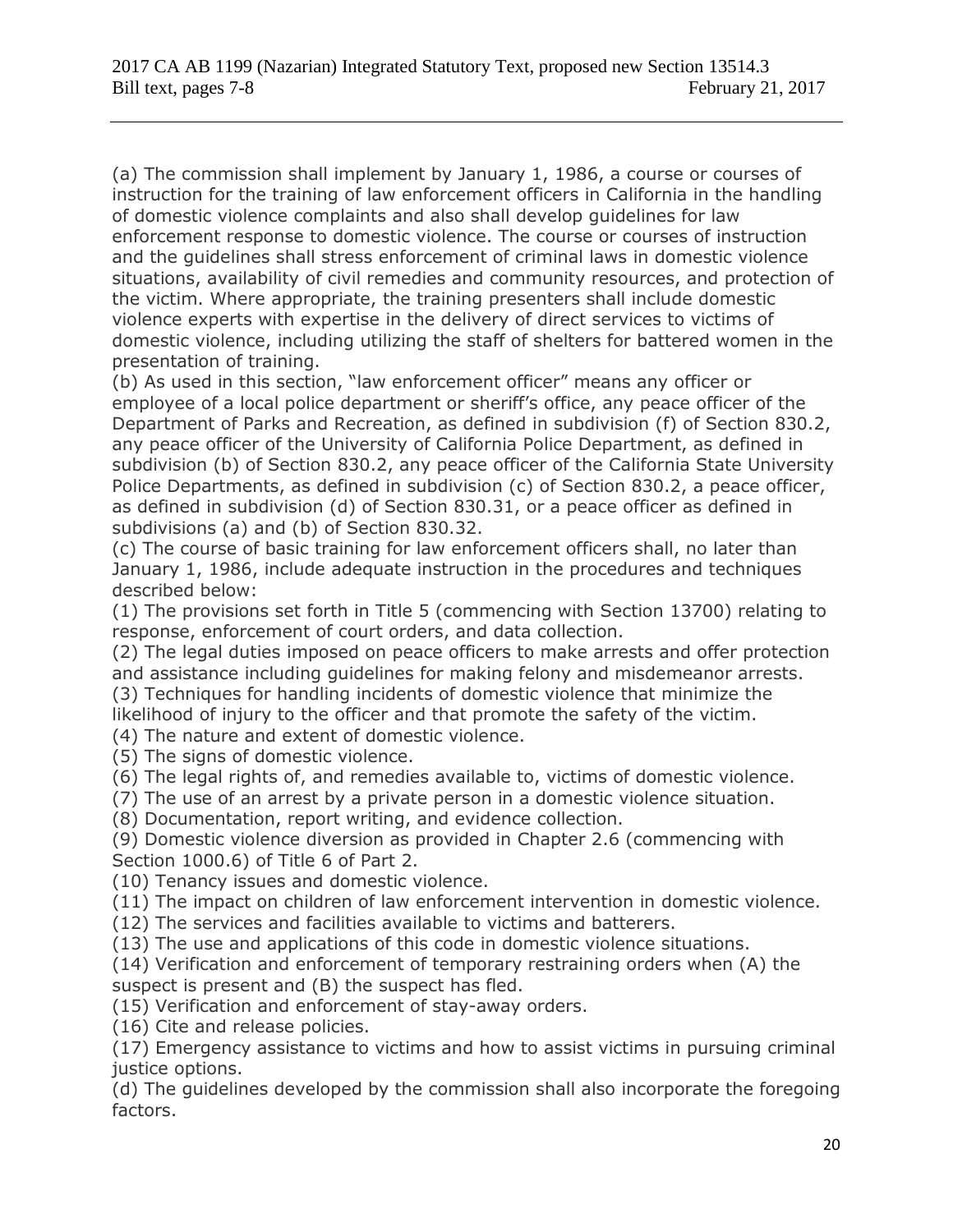(e) (1) All law enforcement officers who have received their basic training before January 1, 1986, shall participate in supplementary training on domestic violence subjects, as prescribed and certified by the commission.

(2) Except as provided in paragraph (3), the training specified in paragraph (1) shall be completed no later than January 1, 1989.

(3) (A) The training for peace officers of the Department of Parks and Recreation, as defined in subdivision (g) of Section 830.2, shall be completed no later than January 1, 1992.

(B) The training for peace officers of the University of California Police Department and the California State University Police Departments, as defined in Section 830.2, shall be completed no later than January 1, 1993.

(C) The training for peace officers employed by a housing authority, as defined in subdivision (d) of Section 830.31, shall be completed no later than January 1, 1995.

(4) Local law enforcement agencies are encouraged to include, as a part of their advanced officer training program, periodic updates and training on domestic violence. The commission shall assist where possible.

(f) (1) The course of instruction, the learning and performance objectives, the standards for the training, and the guidelines shall be developed by the commission in consultation with appropriate groups and individuals having an interest and expertise in the field of domestic violence. The groups and individuals shall include, but shall not be limited to, the following: one representative each from the California Peace Officers' Association, the Peace Officers' Research Association of California, the State Bar of California, the California Women Lawyers' Association, and the State Commission on the Status of Women and Girls; two representatives from the commission; two representatives from the California Partnership to End Domestic Violence; two peace officers, recommended by the commission, who are experienced in the provision of domestic violence training; and two domestic violence experts, recommended by the California Partnership to End Domestic Violence, who are experienced in the provision of direct services to victims of domestic violence and at least one representative of service providers serving the lesbian, gay, bisexual, and transgender community in connection with domestic violence. At least one of the persons selected shall be a former victim of domestic violence.

(2) The commission, in consultation with these groups and individuals, shall review existing training programs to determine in what ways domestic violence training might be included as a part of ongoing programs.

(g) Each law enforcement officer below the rank of supervisor who is assigned to patrol duties and would normally respond to domestic violence calls or incidents of domestic violence shall complete, every two years, an updated course of instruction on domestic violence that is developed according to the standards and guidelines developed pursuant to subdivision (d). The instruction required pursuant to this subdivision shall be funded from existing resources available for the training required pursuant to this section. It is the intent of the Legislature not to increase the annual training costs of local government entities.

*(Amended by Stats. 2012, Ch. 46, Sec. 116. Effective June 27, 2012.)*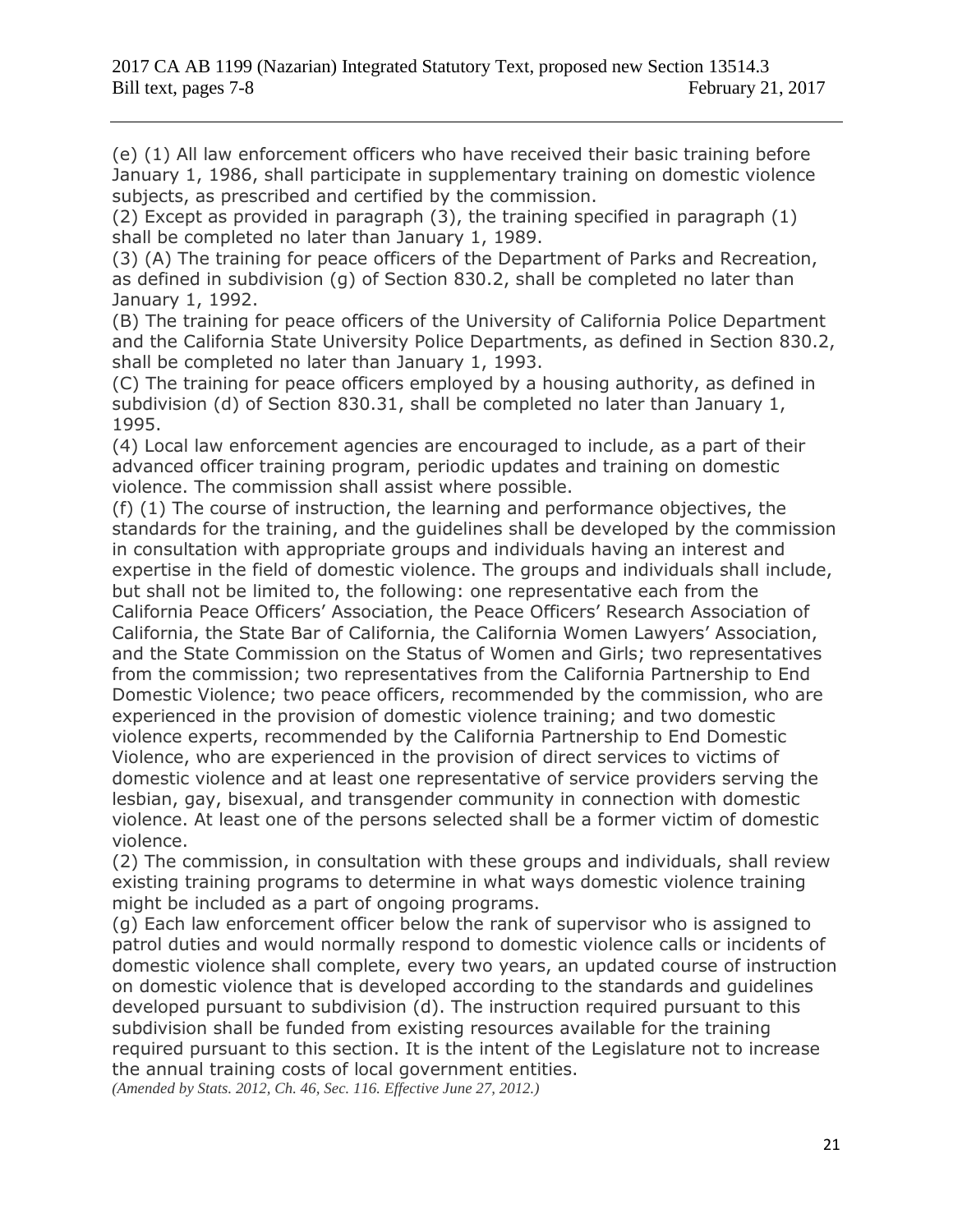### **[13519.05.](javascript:submitCodesValues()**

(a) The commission shall implement by January 1, 2002, a course or courses of instruction for the training of law enforcement officers in California in the handling of stalking complaints and also shall develop guidelines for law enforcement response to stalking. The course or courses of instruction and the guidelines shall stress enforcement of criminal laws in stalking situations, availability of civil remedies and community resources, and protection of the victim. Where appropriate, the training presenters shall include stalking experts with expertise in the delivery of direct services to victims of stalking. Completion of the course may be satisfied by telecommunication, video training tape, or other instruction. (b) (1) As used in this section, "law enforcement officer" means any officer or employee of a local police department or sheriff's office, any peace officer of the Department of Parks and Recreation, as defined in subdivision (f) of Section 830.2, any peace officer of the University of California Police Department, as defined in subdivision (b) of Section 830.2, any peace officer of the California State University Police Departments, as defined in subdivision (c) of Section 830.2, a peace officer, as defined in subdivision (d) of Section 830.31, or a peace officer as defined in subdivisions (a) and (b) of Section 830.32.

(2) As used in this section, "stalking" means the offense defined in Section 646.9. (c) (1) The course of instruction, the learning and performance objectives, the standards for the training, and the guidelines shall be developed by the commission in consultation with appropriate groups and individuals having an interest and expertise in the field of stalking.

(2) The commission, in consultation with these groups and individuals, shall review existing training programs to determine in what ways stalking training might be included as a part of ongoing programs.

(d) Participation in the course or courses specified in this section by peace officers or the agencies employing them, is voluntary.

*(Added by Stats. 2000, Ch. 564, Sec. 2. Effective January 1, 2001.)*

### **[13519.07.](javascript:submitCodesValues()**

(a) The Department of Justice shall make accessible to law enforcement agencies, via a department bulletin and the California Law Enforcement Web, the commission's "Guidelines For Handling Missing Persons Investigations" or any subsequent similar guidelines created by the commission, relating to the investigation of missing persons.

(b) By January 1, 2012, law enforcement agencies shall adopt a checklist document directing peace officers on investigation guidelines and resources available to them in the early hours of a missing person investigation. The commission's "Guidelines For Handling Missing Persons Investigations" should be used as a model policy or example in developing the checklist document.

(c) By January 1, 2012, law enforcement agencies shall adopt a policy, regulations, or guidelines on missing persons investigations that are consistent with state and federal law. The commission's "Guidelines For Handling Missing Persons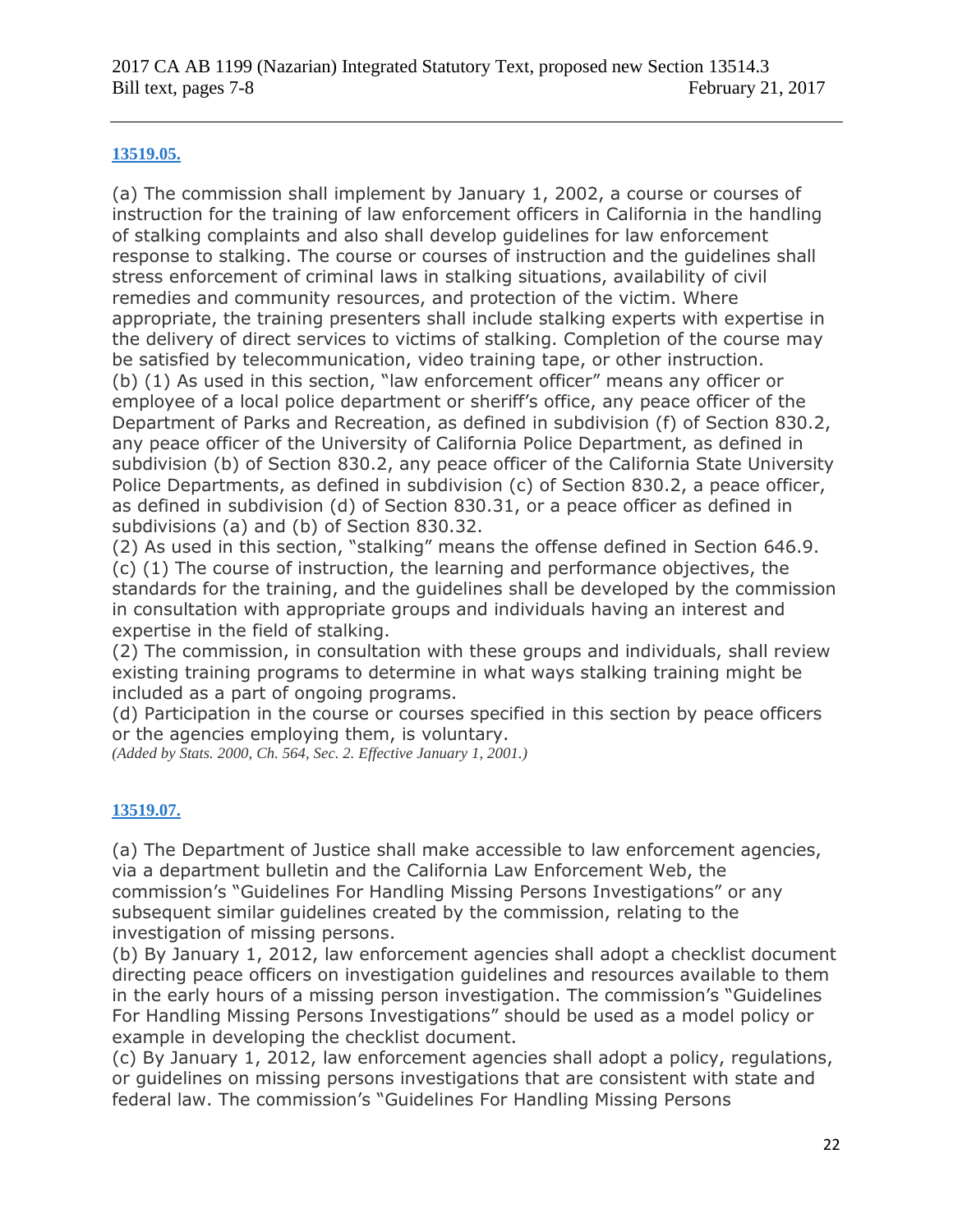Investigations" should be used as a model policy or example in developing the policy, regulations, or guidelines.

(d) By January 1, 2012, law enforcement agencies shall utilize, at a minimum, the department's missing person reporting form for the initial contact with the parent or family member reporting a missing person.

(e) As necessary and appropriate, the commission shall modify its missing persons investigations guidelines and curriculum with contemporary information.

Specifically, the commission should consider including and revising their guidelines to include both of the following:

(1) Steps for law enforcement agencies in the first few hours after the reporting of a missing person.

(2) Information on the availability of the department task forces, the SAFE Task Force Regional Teams, and other entities that can assist in the search for a missing person.

*(Added by Stats. 2010, Ch. 224, Sec. 2. Effective January 1, 2011.)*

## **[13519.1.](javascript:submitCodesValues()**

(a) The commission shall implement by July 1, 1988, a course or courses of instruction for the training of law enforcement officers and law enforcement dispatchers in the handling of missing person and runaway cases and shall also develop guidelines for law enforcement response to missing person and runaway cases. The course or courses of instruction and the guidelines shall include, but not be limited to, timeliness and priority of response, assisting persons who make missing person reports to contact the appropriate law enforcement agency in the jurisdiction of the residence address of the missing person or runaway and the appropriate law enforcement agency in the jurisdiction where the missing person or runaway was last seen, and coordinating law enforcement agencies for the purpose of efficiently and effectively taking and investigating missing person reports. As used in this section, "law enforcement" includes any officers or employees of a local police or sheriff's office or of the California Highway Patrol.

(b) The course of basic training for law enforcement officers and law enforcement dispatchers shall, not later than January 1, 1989, include adequate instruction in the handling of missing person and runaway cases developed pursuant to subdivision (a).

(c) All law enforcement officers and law enforcement dispatchers who have received their basic training before January 1, 1989, shall participate in supplementary training on missing person and runaway cases, as prescribed and certified by the commission. The training required by this subdivision shall be completed not later than January 1, 1991.

*(Added by Stats. 1987, Ch. 705, Sec. 3.)*

## **[13519.2.](javascript:submitCodesValues()**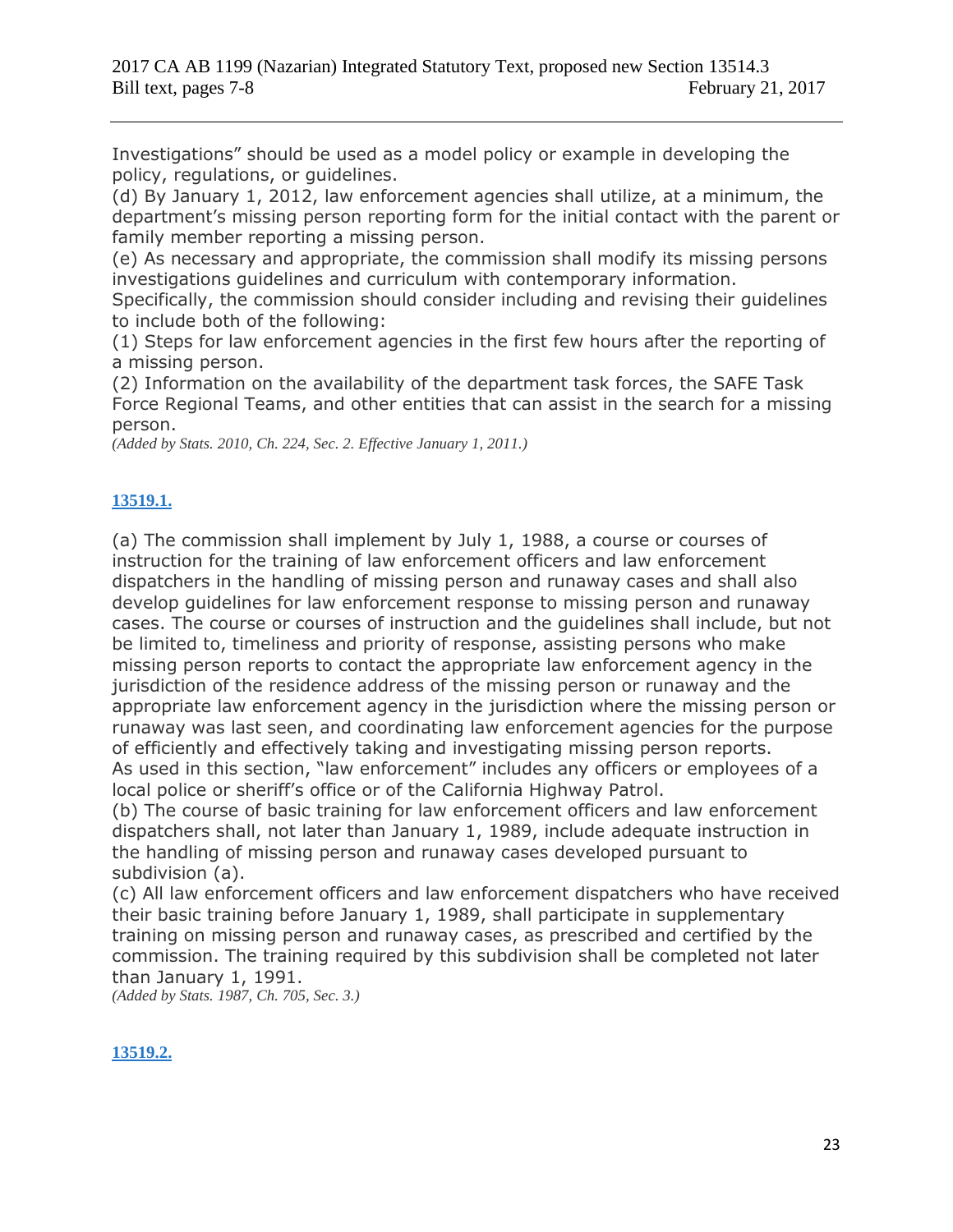(a) The commission shall, on or before July 1, 1990, include in the basic training course for law enforcement officers, adequate instruction in the handling of persons with developmental disabilities or mental illness, or both. Officers who complete the basic training prior to July 1, 1990, shall participate in supplementary training on this topic. This supplementary training shall be completed on or before July 1, 1992. Further training courses to update this instruction shall be established, as deemed necessary by the commission.

(b) The course of instruction relating to the handling of developmentally disabled or mentally ill persons shall be developed by the commission in consultation with appropriate groups and individuals having an interest and expertise in this area. In addition to providing instruction on the handling of these persons, the course shall also include information on the cause and nature of developmental disabilities and mental illness, as well as the community resources available to serve these persons.

*(Added by Stats. 1988, Ch. 593, Sec. 1.)*

### **[13519.3.](javascript:submitCodesValues()**

(a) Effective July 1, 1990, the commission shall establish, for those peace officers specified in subdivision (a) of Section 13510 who are assigned to patrol or investigations, a course on the nature of sudden infant death syndrome and the handling of cases involving the sudden deaths of infants. The course shall include information on the community resources available to assist families and child care providers who have lost a child to sudden infant death syndrome. Officers who are employed after January 1, 1990, shall complete a course in sudden infant death syndrome prior to the issuance of the Peace Officer Standards and Training basic certificate, and shall complete training on this topic on or before July 1, 1992. (b) The commission, in consultation with experts in the field of sudden infant death syndrome, shall prepare guidelines establishing standard procedures which may be followed by law enforcement agencies in the investigation of cases involving sudden deaths of infants.

(c) The course relating to sudden infant death syndrome and the handling of cases of sudden infant deaths shall be developed by the commission in consultation with experts in the field of sudden infant death syndrome. The course shall include instruction in the standard procedures developed pursuant to subdivision (b). In addition, the course shall include information on the nature of sudden infant death syndrome which shall be taught by experts in the field of sudden infant death syndrome.

(d) The commission shall review and modify the basic course curriculum to include sudden infant death syndrome awareness as part of death investigation training. (e) When the instruction and training are provided by a local agency, a fee shall be charged sufficient to defray the entire cost of instruction and training. *(Added by Stats. 1989, Ch. 1111, Sec. 7.)*

### **[13519.4.](javascript:submitCodesValues()**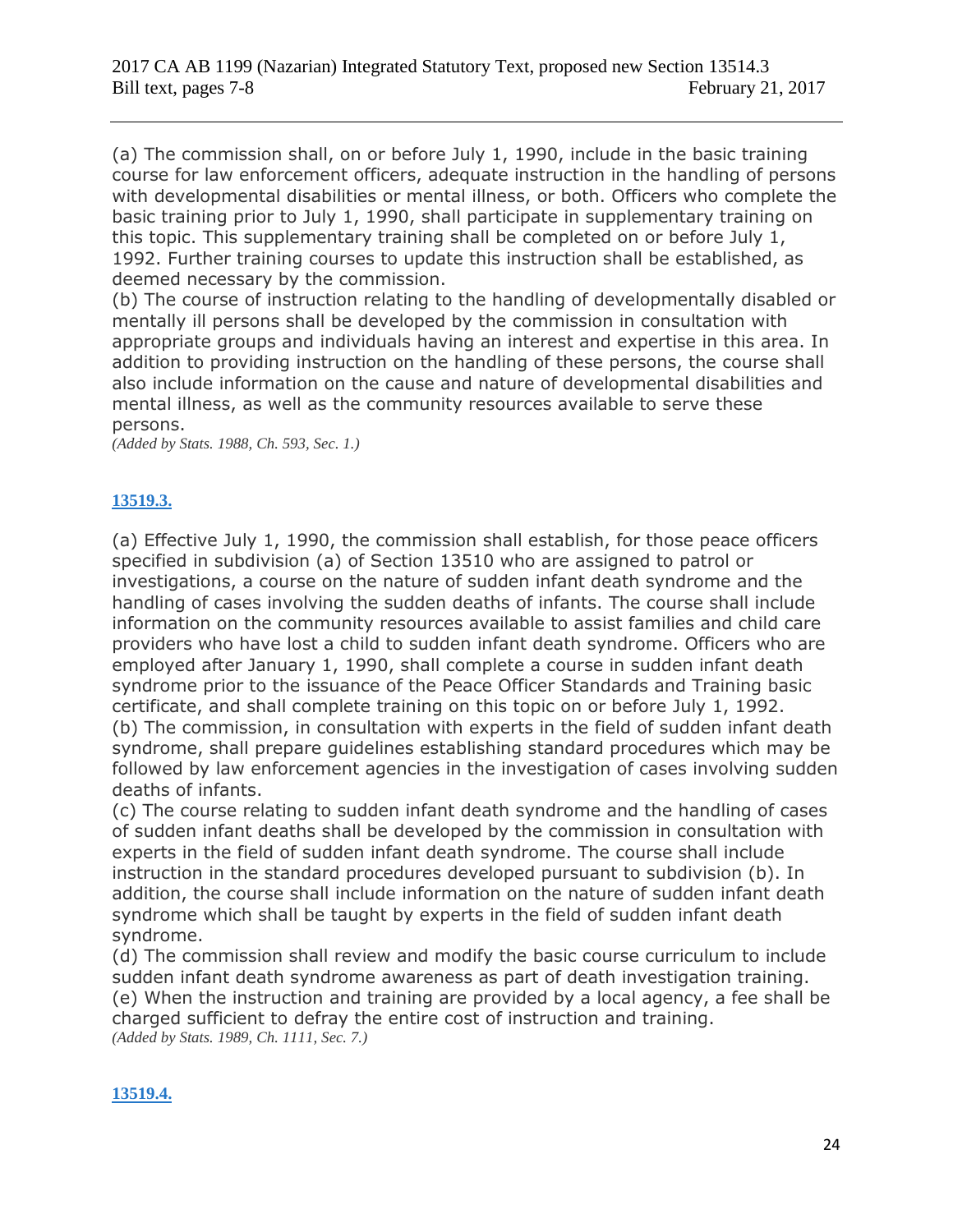(a) The commission shall develop and disseminate guidelines and training for all peace officers in California as described in subdivision (a) of Section 13510 and who adhere to the standards approved by the commission, on the racial and cultural differences among the residents of this state. The course or courses of instruction and the guidelines shall stress understanding and respect for racial, identity, and cultural differences, and development of effective, noncombative methods of carrying out law enforcement duties in a diverse racial, identity, and cultural environment.

(b) The course of basic training for peace officers shall include adequate instruction on racial, identity, and cultural diversity in order to foster mutual respect and cooperation between law enforcement and members of all racial, identity, and cultural groups. In developing the training, the commission shall consult with appropriate groups and individuals having an interest and expertise in the field of racial, identity, and cultural awareness and diversity.

(c) For the purposes of this section the following shall apply:

(1) "Disability," "gender," "nationality," "religion," and "sexual orientation" have the same meaning as in Section 422.55.

(2) "Culturally diverse" and "cultural diversity" include, but are not limited to, disability, gender, nationality, religion, and sexual orientation issues.

(3) "Racial" has the same meaning as "race or ethnicity" in Section 422.55.

(4) "Stop" has the same meaning as in paragraph (2) of subdivision (g) of Section 12525.5 of the Government Code.

(d) The Legislature finds and declares as follows:

(1) The working men and women in California law enforcement risk their lives every day. The people of California greatly appreciate the hard work and dedication of peace officers in protecting public safety. The good name of these officers should not be tarnished by the actions of those few who commit discriminatory practices. (2) Racial or identity profiling is a practice that presents a great danger to the fundamental principles of our Constitution and a democratic society. It is abhorrent and cannot be tolerated.

(3) Racial or identity profiling alienates people from law enforcement, hinders community policing efforts, and causes law enforcement to lose credibility and trust among the people whom law enforcement is sworn to protect and serve.

(4) Pedestrians, users of public transportation, and vehicular occupants who have been stopped, searched, interrogated, and subjected to a property seizure by a peace officer for no reason other than the color of their skin, national origin, religion, gender identity or expression, housing status, sexual orientation, or mental or physical disability are the victims of discriminatory practices.

(5) It is the intent of the Legislature in enacting the changes to this section made by the act that added this paragraph that additional training is required to address the pernicious practice of racial or identity profiling and that enactment of this section is in no way dispositive of the issue of how the state should deal with racial or identity profiling.

(e) "Racial or identity profiling," for purposes of this section, is the consideration of, or reliance on, to any degree, actual or perceived race, color, ethnicity, national origin, age, religion, gender identity or expression, sexual orientation, or mental or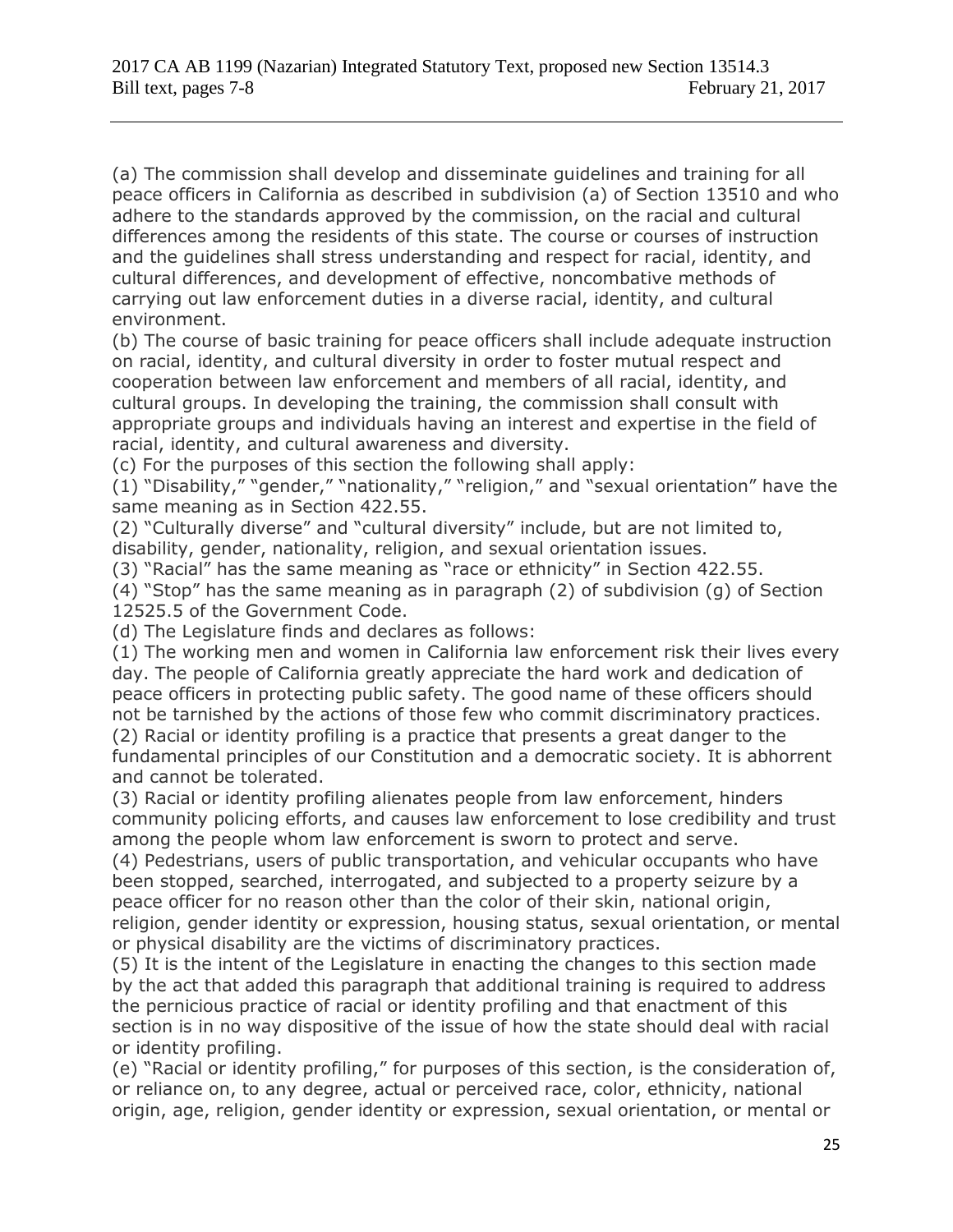physical disability in deciding which persons to subject to a stop or in deciding upon the scope or substance of law enforcement activities following a stop, except that an officer may consider or rely on characteristics listed in a specific suspect description. The activities include, but are not limited to, traffic or pedestrian stops, or actions during a stop, such as asking questions, frisks, consensual and nonconsensual searches of a person or any property, seizing any property, removing vehicle occupants during a traffic stop, issuing a citation, and making an arrest.

(f) A peace officer shall not engage in racial or identity profiling.

(g) Every peace officer in this state shall participate in expanded training as prescribed and certified by the Commission on Peace Officers Standards and Training.

(h) The curriculum shall be evidence-based and shall include and examine evidence-based patterns, practices, and protocols that make up racial or identity profiling, including implicit bias. This training shall prescribe evidence-based patterns, practices, and protocols that prevent racial or identity profiling. In developing the training, the commission shall consult with the Racial and Identity Profiling Advisory Board established pursuant to subdivision (j). The course of instruction shall include, but not be limited to, significant consideration of each of the following subjects:

(1) Identification of key indices and perspectives that make up racial, identity, and cultural differences among residents in a local community.

(2) Negative impact of intentional and implicit biases, prejudices, and stereotyping on effective law enforcement, including examination of how historical perceptions of discriminatory enforcement practices have harmed police-community relations and contributed to injury, death, disparities in arrest detention and incarceration rights, and wrongful convictions.

(3) The history and role of the civil and human rights movement and struggles and their impact on law enforcement.

(4) Specific obligations of peace officers in preventing, reporting, and responding to discriminatory or biased practices by fellow peace officers.

(5) Perspectives of diverse, local constituency groups and experts on particular racial, identity, and cultural and police-community relations issues in a local area. (6) The prohibition against racial or identity profiling in subdivision (f).

(i) Once the initial basic training is completed, each peace officer in California as described in subdivision (a) of Section 13510 who adheres to the standards approved by the commission shall be required to complete a refresher course every five years thereafter, or on a more frequent basis if deemed necessary, in order to keep current with changing racial, identity, and cultural trends.

(j) (1) Beginning July 1, 2016, the Attorney General shall establish the Racial and Identity Profiling Advisory Board (RIPA) for the purpose of eliminating racial and identity profiling, and improving diversity and racial and identity sensitivity in law enforcement.

(2) RIPA shall include the following members:

(A) The Attorney General, or his or her designee.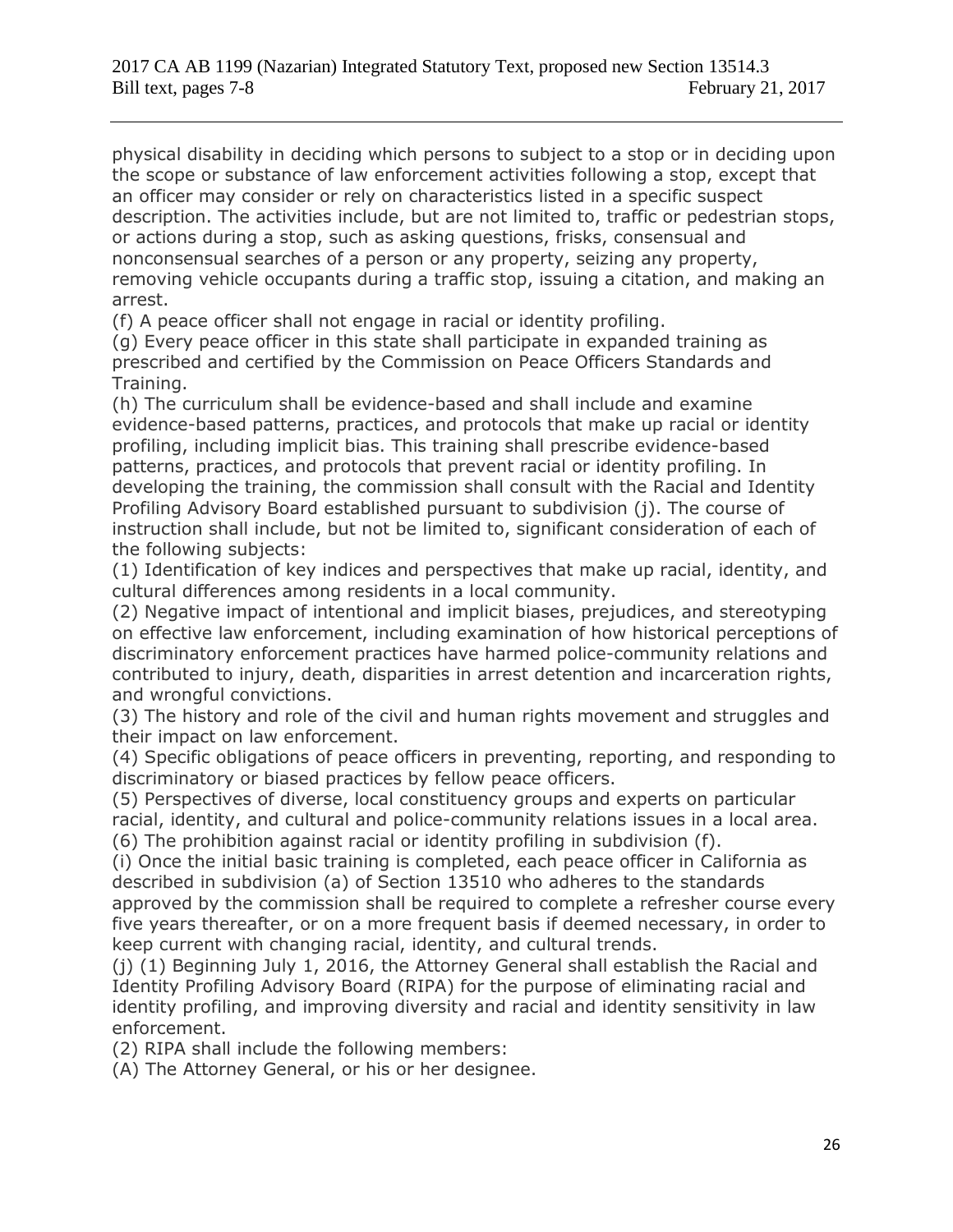(B) The President of the California Public Defenders Association, or his or her designee.

(C) The President of the California Police Chiefs Association, or his or her designee. (D) The President of the California State Sheriffs' Association, or his or her

designee.

(E) The President of the Peace Officers Research Association of California, or his or her designee.

(F) The Commissioner of the California Highway Patrol, or his or her designee.

(G) A university professor who specializes in policing, and racial and identity equity.

(H) Two representatives of human or civil rights tax-exempt organizations who specialize in civil or human rights.

(I) Two representatives of community organizations who specialize in civil or human rights and criminal justice, and work with victims of racial and identity profiling. At least one representative shall be between 16 and 24 years of age.

(J) Two religious clergy members who specialize in addressing and reducing racial and identity bias toward individuals and groups.

(K) Up to two other members that the Governor may prescribe.

(L) Up to two other members that the President pro Tempore of the Senate may prescribe.

(M) Up to two other members that the Speaker of the Assembly may prescribe.

(3) Each year, on an annual basis, RIPA shall do the following:

(A) Analyze the data reported pursuant to Section 12525.5 of the Government Code and Section 13012 of this code.

(B) Analyze law enforcement training under this section.

(C) Work in partnership with state and local law enforcement agencies to review and analyze racial and identity profiling policies and practices across geographic areas in California.

(D) Conduct, and consult available, evidence-based research on intentional and implicit biases, and law enforcement stop, search, and seizure tactics.

(E) Issue a report that provides RIPA's analysis under subparagraphs (A) to (D), inclusive, and detailed findings on the past and current status of racial and identity profiling, and makes policy recommendations for eliminating racial and identity profiling. RIPA shall post the report on its Internet Web site. Each report shall include disaggregated statistical data for each reporting law enforcement agency. The report shall include, at minimum, each reporting law enforcement agency's total results for each data collection criterion under subdivision (b) of Section 12525.5 of the Government Code for each calendar year. The reports shall be retained and made available to the public by posting those reports on the Department of Justice's OpenJustice Web portal. The first annual report shall be issued no later than January 1, 2018. The reports are public records within the meaning of subdivision (d) of Section 6252 of the Government Code and are open to public inspection pursuant to Sections 6253, 6256, 6257, and 6258 of the Government Code.

(F) Hold at least three public meetings annually to discuss racial and identity profiling, and potential reforms to prevent racial and identity profiling. Each year, one meeting shall be held in northern California, one in central California, and one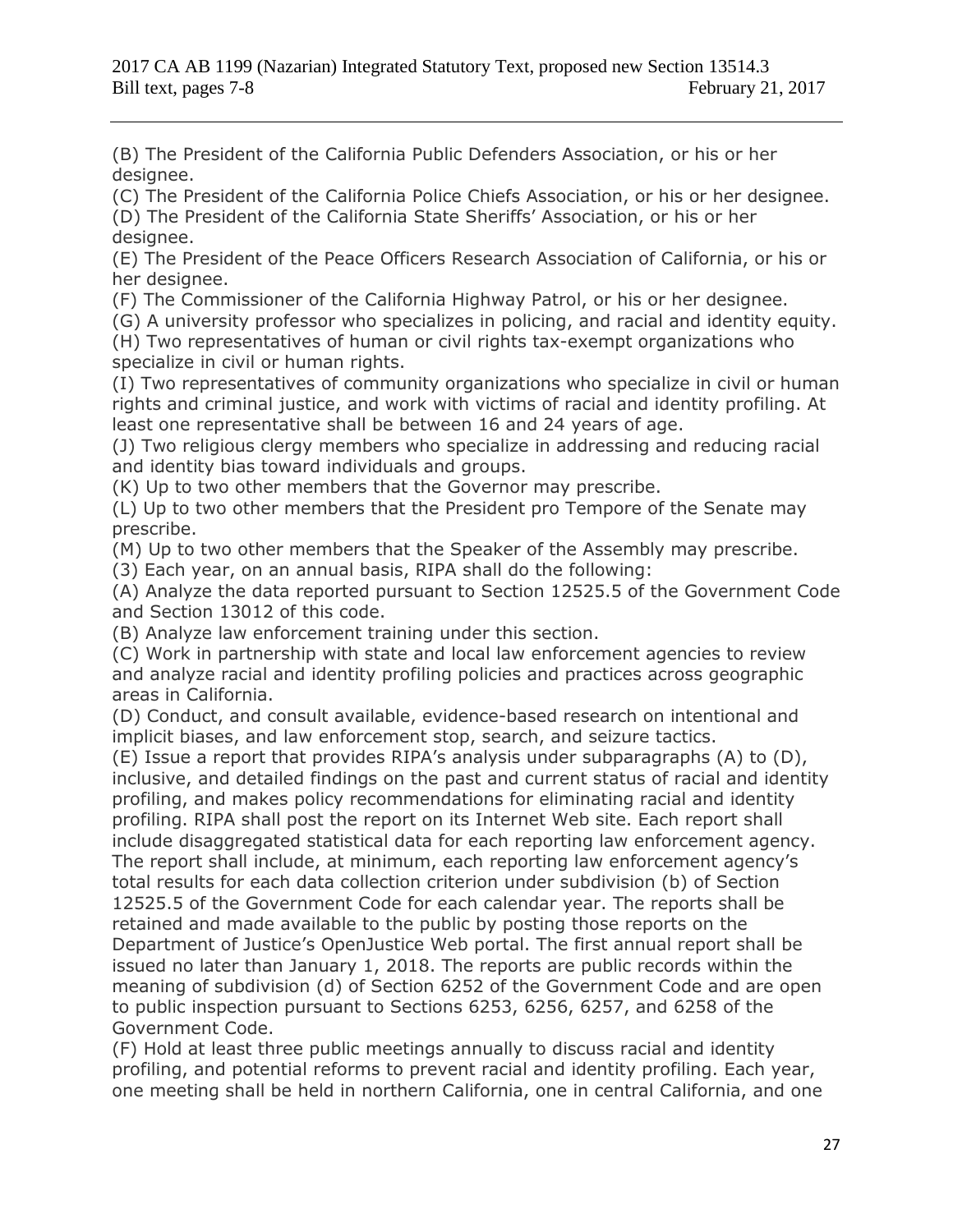in southern California. RIPA shall provide the public with notice of at least 60 days before each meeting.

(4) Pursuant to subdivision (e) of Section 12525.5 of the Government Code, RIPA shall advise the Attorney General in developing regulations for the collection and reporting of stop data, and ensuring uniform reporting practices across all reporting agencies.

(5) Members of RIPA shall not receive compensation, nor per diem expenses, for their services as members of RIPA.

(6) No action of RIPA shall be valid unless agreed to by a majority of its members. (7) The initial terms of RIPA members shall be four years.

(8) Each year, RIPA shall elect two of its members as cochairpersons. *(Amended by Stats. 2016, Ch. 418, Sec. 12. Effective January 1, 2017.)*

## **[13519.5.](javascript:submitCodesValues()**

The commission shall, on or before July 1, 1991, implement a course or courses of instruction to provide ongoing training to the appropriate peace officers on methods of gang and drug law enforcement.

*(Added by Stats. 1990, Ch. 333, Sec. 2.)*

## **[13519.6.](javascript:submitCodesValues()**

(a) The commission shall develop guidelines and a course of instruction and training for law enforcement officers who are employed as peace officers, or who are not yet employed as a peace officer but are enrolled in a training academy for law enforcement officers, addressing hate crimes. "Hate crimes," for purposes of this section, has the same meaning as in Section 422.55.

(b) The course shall make maximum use of audio and video communication and other simulation methods and shall include instruction in each of the following: (1) Indicators of hate crimes.

(2) The impact of these crimes on the victim, the victim's family, and the community, and the assistance and compensation available to victims.

(3) Knowledge of the laws dealing with hate crimes and the legal rights of, and the remedies available to, victims of hate crimes.

(4) Law enforcement procedures, reporting, and documentation of hate crimes.

(5) Techniques and methods to handle incidents of hate crimes in a noncombative manner.

(6) Multimission criminal extremism, which means the nexus of certain hate crimes, antigovernment extremist crimes, anti-reproductive-rights crimes, and crimes committed in whole or in part because of the victims' actual or perceived homelessness.

(7) The special problems inherent in some categories of hate crimes, including gender-bias crimes, disability-bias crimes, including those committed against homeless persons with disabilities, anti-immigrant crimes, and anti-Arab and anti-Islamic crimes, and techniques and methods to handle these special problems.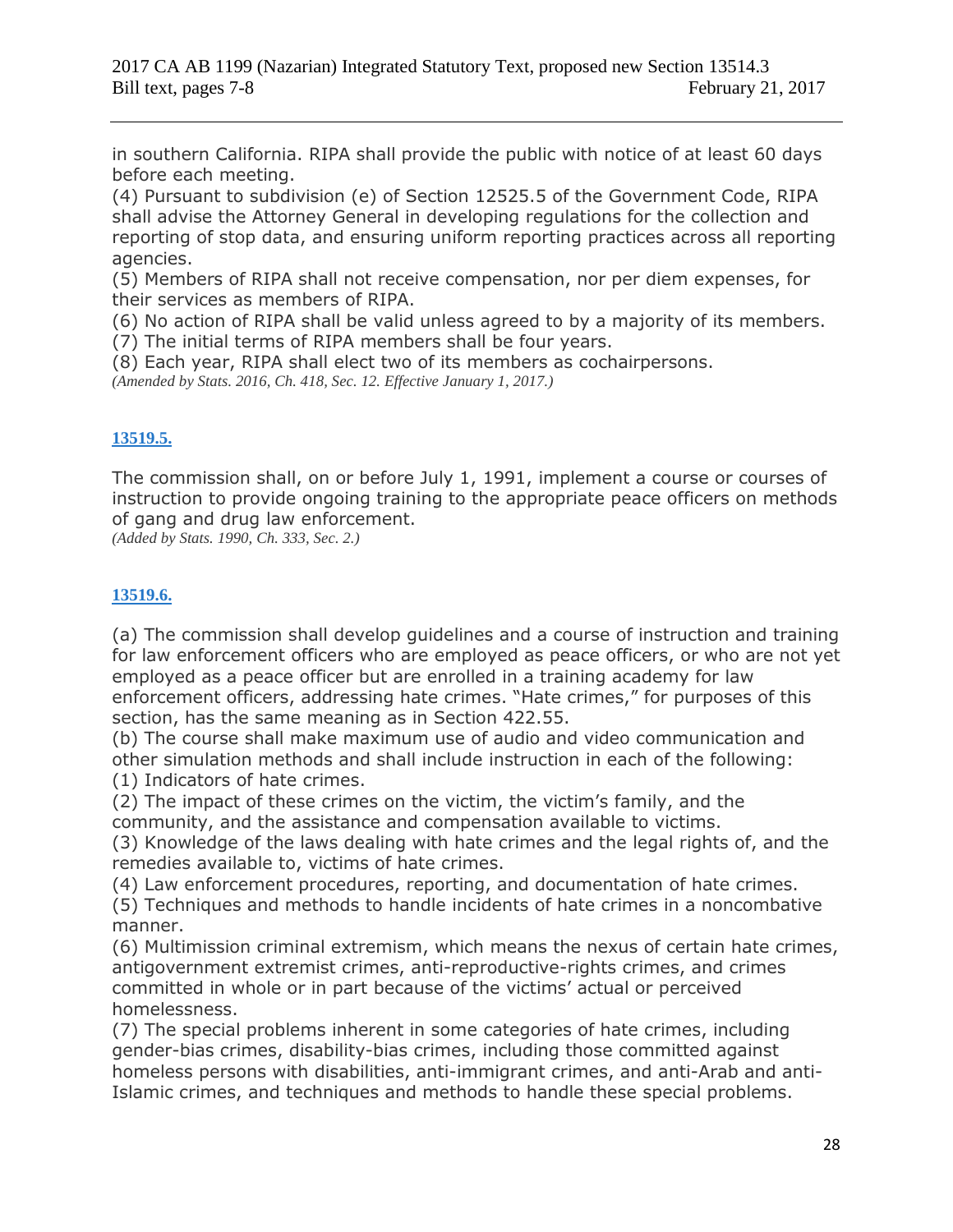(8) Preparation for, and response to, possible future anti-Arab/Middle Eastern and anti-Islamic hate crimewaves, and any other future hate crime waves that the Attorney General determines are likely.

(c) The guidelines developed by the commission shall incorporate the procedures and techniques specified in subdivision (b), and shall include a framework and possible content of a general order or other formal policy on hate crimes that all state law enforcement agencies shall adopt and the commission shall encourage all local law enforcement agencies to adopt. The elements of the framework shall include, but not be limited to, the following:

(1) A message from the law enforcement agency's chief executive officer to the agency's officers and staff concerning the importance of hate crime laws and the agency's commitment to enforcement.

(2) The definition of "hate crime" in Section 422.55.

(3) References to hate crime statutes including Section 422.6.

(4) A title-by-title specific protocol that agency personnel are required to follow, including, but not limited to, the following:

(A) Preventing and preparing for likely hate crimes by, among other things, establishing contact with persons and communities who are likely targets, and forming and cooperating with community hate crime prevention and response networks.

(B) Responding to reports of hate crimes, including reports of hate crimes committed under the color of authority.

(C) Accessing assistance, by, among other things, activating the Department of Justice hate crime rapid response protocol when necessary.

(D) Providing victim assistance and followup, including community followup. (E) Reporting.

(d) (1) The course of training leading to the basic certificate issued by the commission shall include the course of instruction described in subdivision (a).

(2) Every state law enforcement and correctional agency, and every local law enforcement and correctional agency to the extent that this requirement does not create a state-mandated local program cost, shall provide its peace officers with the basic course of instruction as revised pursuant to the act that amends this section in the 2003–04 session of the Legislature, beginning with officers who have not previously received the training. Correctional agencies shall adapt the course as necessary.

(e) As used in this section, "peace officer" means any person designated as a peace officer by Section 830.1 or 830.2.

(f) The additional training requirements imposed under this section by legislation adopted in 2004 shall be implemented by July 1, 2007.

*(Amended by Stats. 2004, Ch. 700, Sec. 29. Effective January 1, 2005.)*

## **[13519.64.](javascript:submitCodesValues()**

(a) The Legislature finds and declares that research, including "Special Report to the Legislature on Senate Resolution 18: Crimes Committed Against Homeless Persons" by the Department of Justice and "Hate, Violence, and Death: A Report on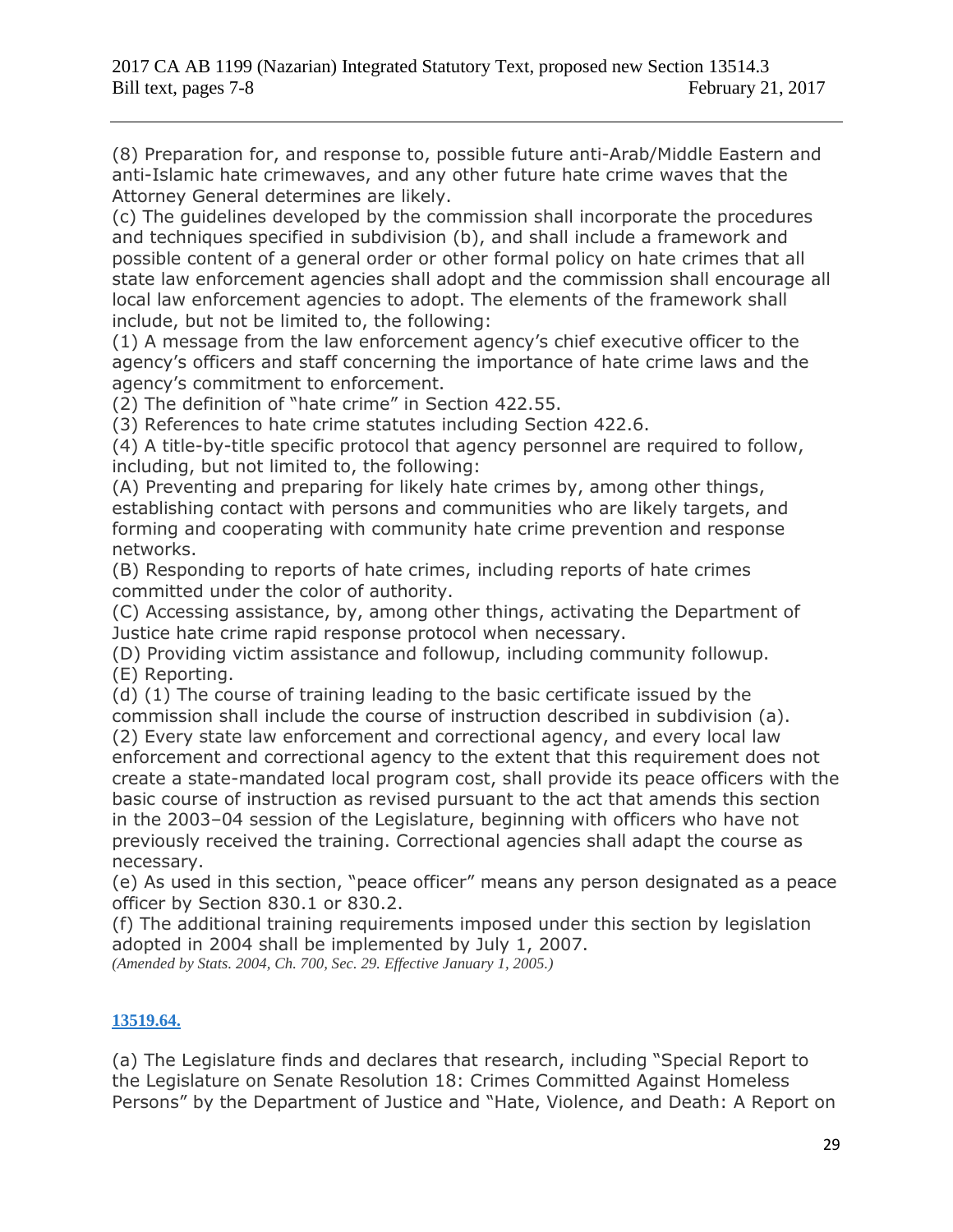Hate Crimes Against People Experiencing Homelessness from 1999–2002" by the National Coalition for the Homeless demonstrate that California has had serious and unaddressed problems of crime against homeless persons, including homeless persons with disabilities.

(b) (1) By July 1, 2005, the Commission on Peace Officer Standards and Training, using available funding, shall develop a two-hour telecourse to be made available to all law enforcement agencies in California on crimes against homeless persons and on how to deal effectively and humanely with homeless persons, including homeless persons with disabilities. The telecourse shall include information on multimission criminal extremism, as defined in Section 13519.6. In developing the telecourse, the commission shall consult subject-matter experts including, but not limited to, homeless and formerly homeless persons in California, service providers and advocates for homeless persons in California, experts on the disabilities that homeless persons commonly suffer, the California Council of Churches, the National Coalition for the Homeless, the Senate Office of Research, and the Criminal Justice Statistics Center of the Department of Justice.

(2) Every state law enforcement agency, and every local law enforcement agency, to the extent that this requirement does not create a state-mandated local program cost, shall provide the telecourse to its peace officers.

*(Added by Stats. 2004, Ch. 700, Sec. 30. Effective January 1, 2005.)*

### **[13519.7.](javascript:submitCodesValues()**

(a) On or before August 1, 1994, the commission shall develop complaint guidelines to be followed by city police departments, county sheriffs' departments, districts, and state university departments, for peace officers who are victims of sexual harassment in the workplace. In developing the complaint guidelines, the commission shall consult with appropriate groups and individuals having an expertise in the area of sexual harassment.

(b) The course of basic training for law enforcement officers shall, no later than January 1, 1995, include instruction on sexual harassment in the workplace. The training shall include, but not be limited to, the following:

(1) The definition of sexual harassment.

(2) A description of sexual harassment, utilizing examples.

(3) The illegality of sexual harassment.

(4) The complaint process, legal remedies, and protection from retaliation available to victims of sexual harassment.

In developing this training, the commission shall consult with appropriate groups and individuals having an interest and expertise in the area of sexual harassment. (c) All peace officers who have received their basic training before January 1, 1995, shall receive supplementary training on sexual harassment in the workplace by January 1, 1997.

*(Added by Stats. 1993, Ch. 126, Sec. 1. Effective January 1, 1994.)*

### **[13519.8.](javascript:submitCodesValues()**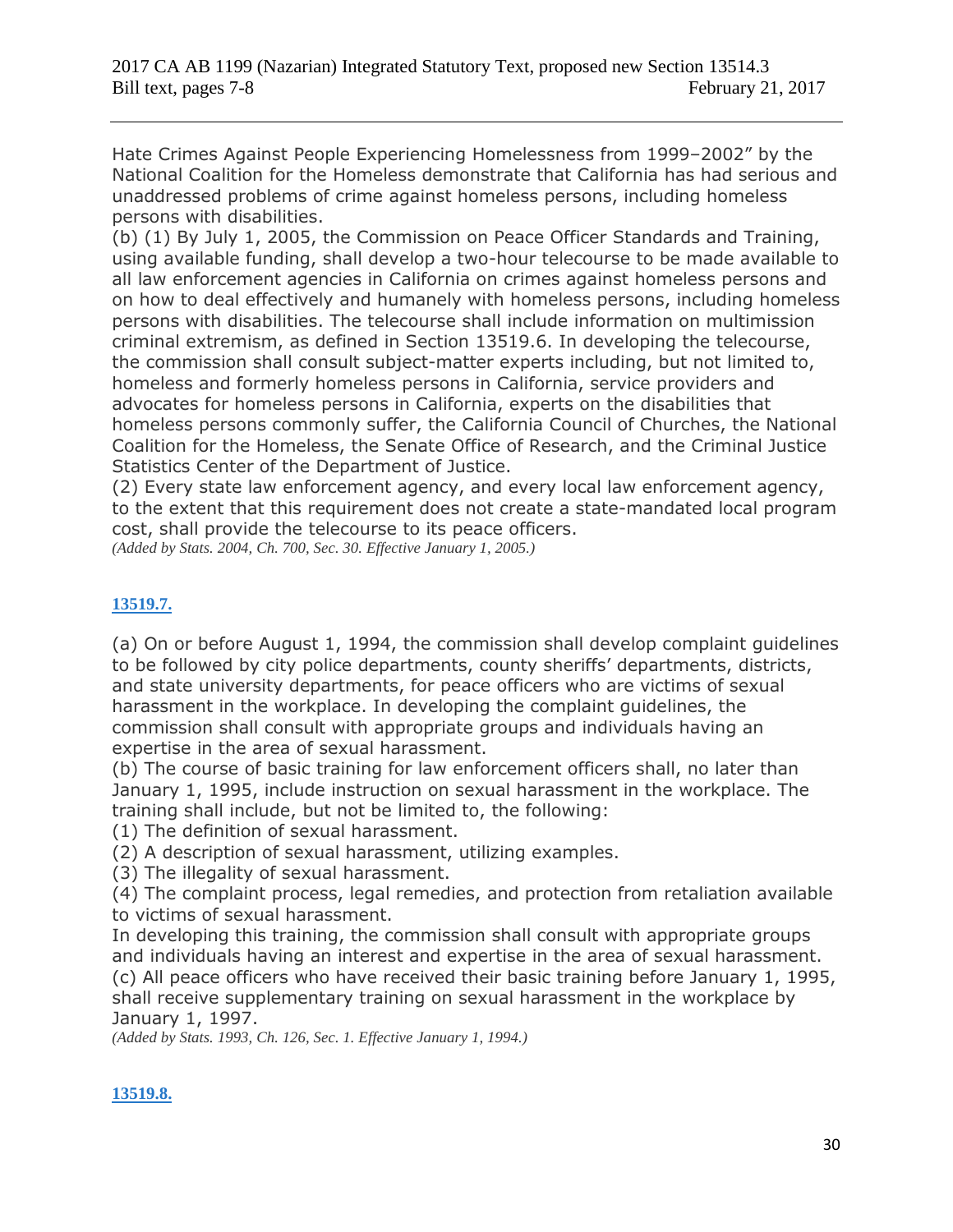(a) (1) The commission shall implement a course or courses of instruction for the regular and periodic training of law enforcement officers in the handling of highspeed vehicle pursuits and shall also develop uniform, minimum guidelines for adoption and promulgation by California law enforcement agencies for response to high-speed vehicle pursuits. The guidelines and course of instruction shall stress the importance of vehicle safety and protecting the public at all times, include a regular assessment of law enforcement's vehicle pursuit policies, practices, and training, and recognize the need to balance the known offense and the need for immediate capture against the risks to officers and other citizens of a high-speed pursuit. These guidelines shall be a resource for each agency executive to use in the creation of a specific pursuit policy that the agency is encouraged to adopt and promulgate, and that reflects the needs of the agency, the jurisdiction it serves, and the law.

(2) As used in this section, "law enforcement officer" includes any peace officer of a local police or sheriff's department or the California Highway Patrol, or of any other law enforcement agency authorized by law to conduct vehicular pursuits.

(b) The course or courses of basic training for law enforcement officers and the guidelines shall include adequate consideration of each of the following subjects:

(1) When to initiate a pursuit.

- (2) The number of involved law enforcement units permitted.
- (3) Responsibilities of primary and secondary law enforcement units.
- (4) Driving tactics.
- (5) Helicopter assistance.
- (6) Communications.
- (7) Capture of suspects.
- (8) Termination of a pursuit.
- (9) Supervisory responsibilities.
- (10) Blocking, ramming, boxing, and roadblock procedures.
- (11) Speed limits.
- (12) Interjurisdictional considerations.
- (13) Conditions of the vehicle, driver, roadway, weather, and traffic.
- (14) Hazards to uninvolved bystanders or motorists.
- (15) Reporting and postpursuit analysis.

(c) (1) All law enforcement officers who have received their basic training before January 1, 1995, shall participate in supplementary training on high-speed vehicle pursuits, as prescribed and certified by the commission.

(2) Law enforcement agencies are encouraged to include, as part of their advanced officer training program, periodic updates and training on high-speed vehicle pursuit. The commission shall assist where possible.

(d) (1) The course or courses of instruction, the learning and performance objectives, the standards for the training, and the guidelines shall be developed by the commission in consultation with appropriate groups and individuals having an interest and expertise in the field of high-speed vehicle pursuits. The groups and individuals shall include, but not be limited to, law enforcement agencies, police academy instructors, subject matter experts, and members of the public.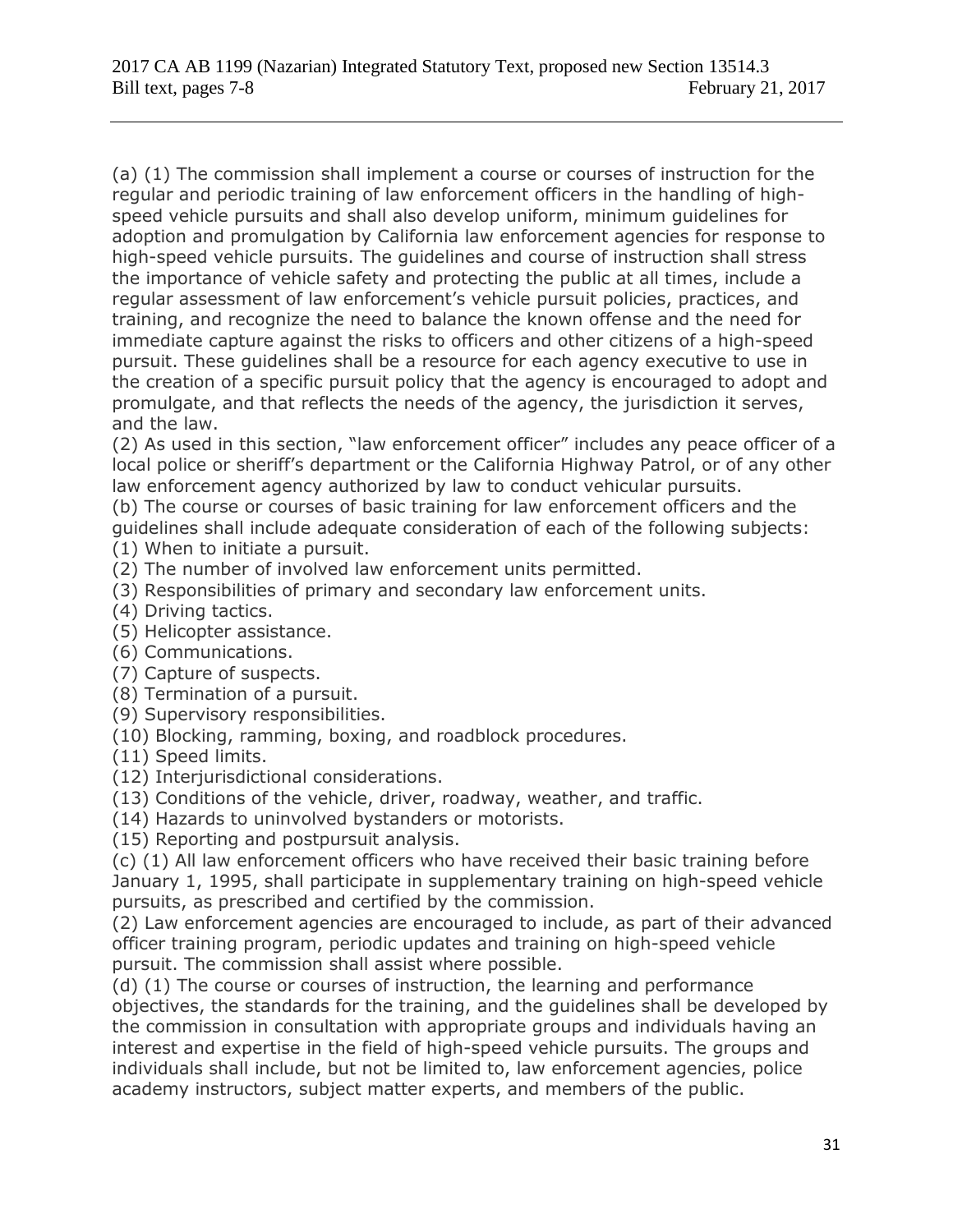(2) The commission, in consultation with these groups and individuals, shall review existing training programs to determine the ways in which high-speed pursuit training may be included as part of ongoing programs.

(e) It is the intent of the Legislature that each law enforcement agency adopt, promulgate, and require regular and periodic training consistent with an agency's specific pursuit policy that, at a minimum, complies with the guidelines developed under subdivisions (a) and (b).

*(Amended by Stats. 2005, Ch. 485, Sec. 4. Effective January 1, 2006.)*

## **[13519.9.](javascript:submitCodesValues()**

(a) On or before January 1, 1995, the commission shall establish the Robert Presley Institute of Criminal Investigation which will make available to criminal investigators of California's law enforcement agencies an advanced training program to meet the needs of working investigators in specialty assignments, such as arson, auto theft, homicide, and narcotics.

(b) The institute shall provide an array of investigation training, including the following:

(1) Core instruction in matters common to all investigative activities.

(2) Advanced instruction through foundation specialty courses in the various investigative specialties.

(3) Completion of a variety of elective courses pertaining to investigation.

(c) (1) Instruction in core foundation and specialty courses shall be designed not only to impart new knowledge, but to evoke from students the benefit of their experience and ideas in a creative and productive instructional design environment. (2) Instructors shall be skilled and knowledgeable both in subject matter and in the use of highly effective instructional strategies.

(d) (1) The commission shall design and operate the institute to constantly improve the effectiveness of instruction.

(2) The institute shall make use of the most modern instructional design and equipment, including computer-assisted instruction, scenarios, and case studies. (3) The institute shall ensure that proper facilities, such as crime scene training areas, are available for use by students.

*(Added by Stats. 1994, Ch. 43, Sec. 3. Effective January 1, 1995.)*

## **[13519.12.](javascript:submitCodesValues()**

(a) Pursuant to Section 13510, the Commission on Peace Officer Standards and Training shall establish training standards and develop a course of instruction that includes the criteria for the curriculum content recommended by the Curriculum Development Advisory Committee established pursuant to Section 8588.10 of the Government Code, involving the responsibilities of first responders to terrorism incidents. The course of instruction shall address the training needs of peace officers at a managerial or supervisory level and below who are assigned to field duties. The training shall be developed in consultation with the Department of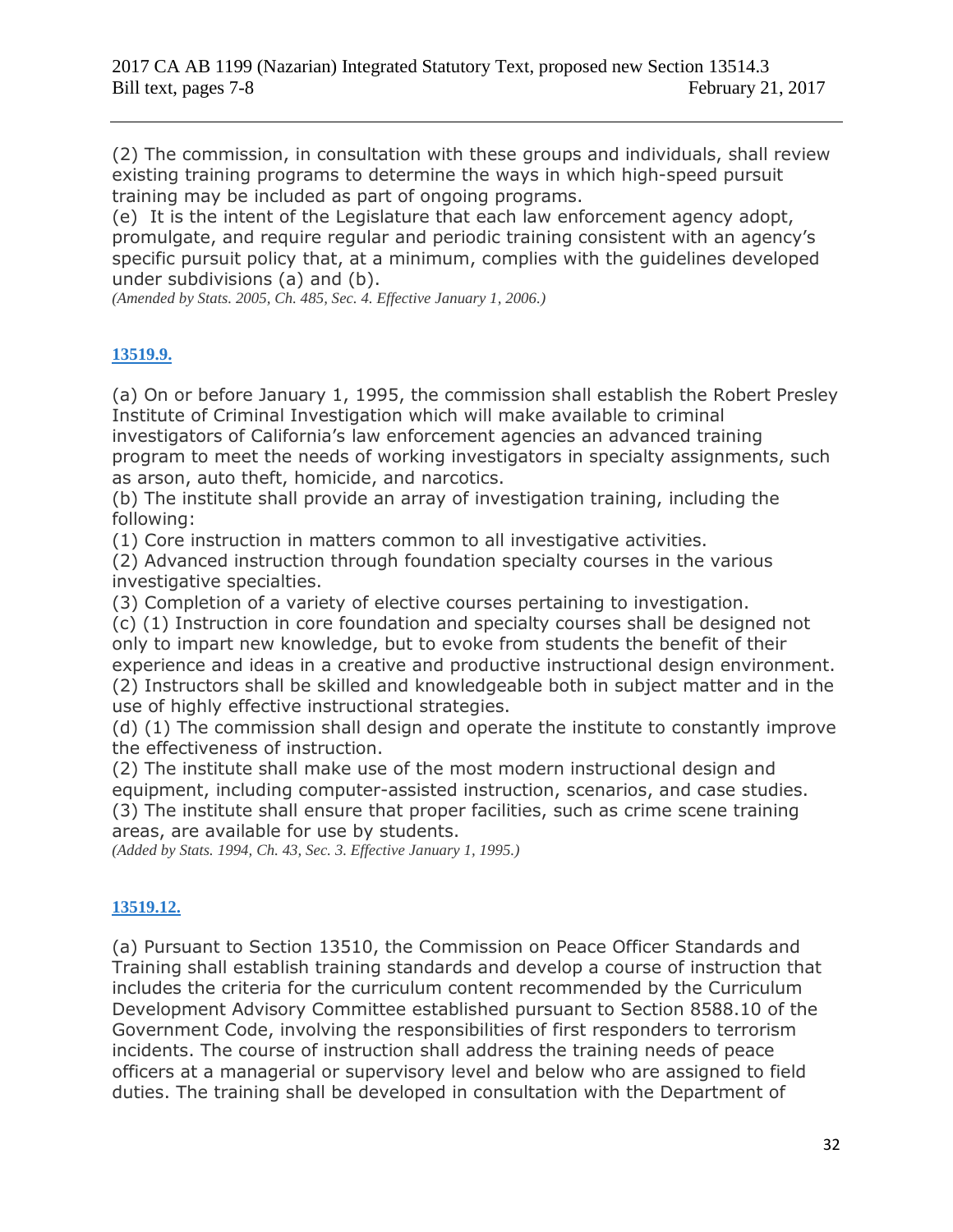Justice and other individuals knowledgeable about terrorism and address current theory, terminology, historical issues, and procedures necessary to appropriately respond to and effectively mitigate the effects of a terrorism incident. The training standards and course of instruction may, if appropriate, include coordination with emergency medical services providers that respond to an incident, tactical casualty care, and other standards of emergency care as established pursuant to Section 1799.50 of the Health and Safety Code by the Commission on Emergency Medical Services.

(b) The commission shall expedite the delivery of this training to law enforcement through maximum use of its local and regional delivery systems.

(c) To maximize the availability and delivery of training, the commission shall develop a course of instruction to train trainers and first responders dealing with terrorism incidents using a variety of formats.

(d) Every police chief and sheriff, the Commissioner of the Highway Patrol, and other general law enforcement agency executives may determine the members of their agency to receive the emergency response to terrorism incidents training developed by the commission under this section. The persons to be trained may include, but are not limited to, peace officers that perform general law enforcement duties at a managerial or supervisory level or below and are assigned to field duties.

(e) For purposes of this section, a "terrorism incident" includes, but is not limited to, an active shooter incident. An "active shooter incident" is an incident where an individual is actively engaged in killing or attempting to kill people. *(Amended by Stats. 2014, Ch. 668, Sec. 6. Effective January 1, 2015.)*

## **[13519.14.](javascript:submitCodesValues()**

(a) The commission shall implement by January 1, 2007, a course or courses of instruction for the training of law enforcement officers in California in the handling of human trafficking complaints and also shall develop guidelines for law enforcement response to human trafficking. The course or courses of instruction and the guidelines shall stress the dynamics and manifestations of human trafficking, identifying and communicating with victims, providing documentation that satisfy the Law Enforcement Agency (LEA) endorsement required by federal law, collaboration with federal law enforcement officials, therapeutically appropriate investigative techniques, the availability of civil and immigration remedies and community resources, and protection of the victim. Where appropriate, the training presenters shall include human trafficking experts with experience in the delivery of direct services to victims of human trafficking. Completion of the course may be satisfied by telecommunication, video training tape, or other instruction. (b) As used in this section, "law enforcement officer" means any officer or employee of a local police department or sheriff's office, and any peace officer of the Department of the California Highway Patrol, as defined by subdivision (a) of Section 830.2.

(c) The course of instruction, the learning and performance objectives, the standards for the training, and the guidelines shall be developed by the commission